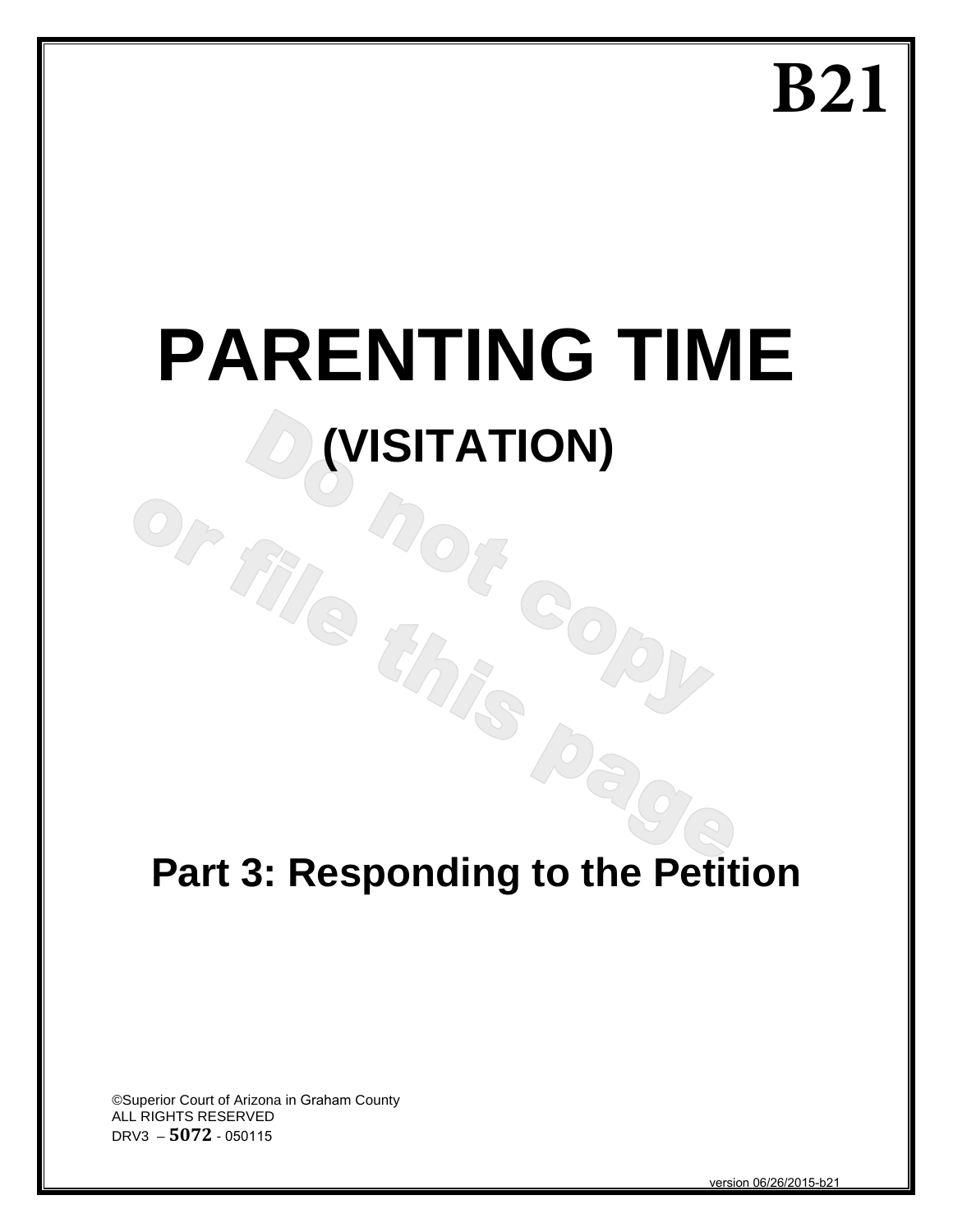# SELF-SERVICE CENTER

# **RESPONSE TO PETITION TO ESTABLISH PARENTING TIME**

# **CHECKLIST**

*You may use this packet if . . .* 

 **Someone filed a petition to establish a court order for "parenting time" for your minor children, AND**

 $-500$ 

 **You want to file a** *"Response"* **to tell the Court that you disagree with something stated or requested in the** *"Petition".*

**READ ME:** Consulting a lawyer before filing documents with the court may help prevent unexpected results. A list of lawyers you may hire to advise you on handling your own case or to perform specific tasks, as well as a list of court-approved mediators can be found on the Self-Service Center website.

© Superior Court of Arizona in Graham County DRV3k-011713 ALL RIGHTS RESERVED

version 06/26/2015-b21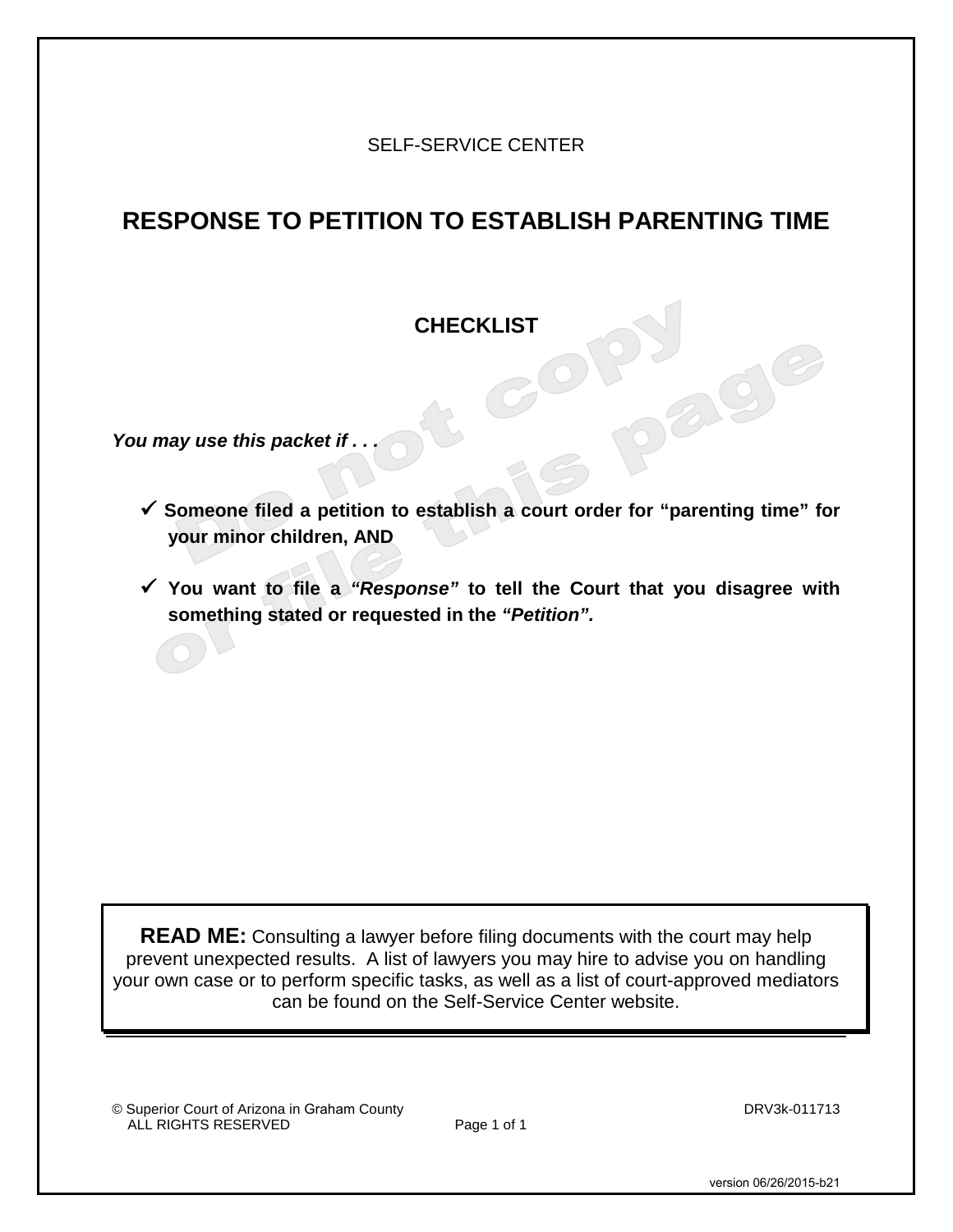| City, State, Zip Code: Name of State of State of State of State of State of State of State of State of State o<br><b>Telephone:</b> with a state of the state of the state of the state of the state of the state of the state of the state of the state of the state of the state of the state of the state of the state of the state of the state o<br>Email Address:<br><b>ATLAS Number:</b><br>Lawyer's Bar Number: Example 2014 1996<br>FOR CLERK'S USE ONLY<br>Representing □ Self, without a Lawyer or □ Attorney for □ Petitioner OR  <br>Respondent<br>SUPERIOR COURT OF ARIZONA IN GRAHAM COUNTY<br>Case No.<br>Petitioner<br><b>ATLAS No.</b><br><b>FAMILY COURT / SENSITIVE DATA</b><br>Respondent<br><b>COVERSHEET WITH CHILDREN</b><br>(CONFIDENTIAL RECORD)<br>Fill out. File with Clerk of Court. Social Security Numbers should appear on this form only and<br>should be omitted from other court forms. Access Confidential pursuant to ARFLP 43(G)(1).<br><b>Petitioner</b><br><b>Respondent</b><br>A. Personal Information:<br><b>Name</b><br>Female<br>Female<br>Gender<br>Male or<br>Male or<br>Date of Birth (Month/Day/Year)<br><b>Social Security Number</b><br><b>WARNING: DO NOT INCLUDE MAILING ADDRESS ON THIS FORM</b><br>IF REQUESTING ADDRESS PROTECTION<br><b>Mailing Address</b><br>City, State, Zip Code<br><b>Contact Phone</b><br><b>Email Address</b><br><b>Current Employer Name</b><br><b>Employer Address</b><br><b>Employer City, State, Zip Code</b><br><b>Employer Telephone Number</b><br><b>Employer Fax Number</b><br>B. Child(ren) Information:<br><b>Child Name</b><br><b>Child Social Security Number</b><br><b>Child Date of Birth</b><br>Gender<br><b>Interpreter Needed:</b><br>C.<br>Type of Case being filed - Check only one category.<br><b>No</b><br><b>Yes</b><br>*Check only if no other category applies<br><b>Dissolution (Divorce)</b><br><b>Paternity</b><br>If yes, what language?<br>*Legal Decision Maker<br><b>Legal Separation</b><br>(Custody)/Visitation<br><b>Annulment</b><br>*Child Support<br><b>Order of Protection</b><br><b>Other</b><br>DO NOT COPY OR FILE THIS DOCUMENT. DO NOT SERVE THIS DOCUMENT TO THE OTHER PARTY. |                       |  |
|-----------------------------------------------------------------------------------------------------------------------------------------------------------------------------------------------------------------------------------------------------------------------------------------------------------------------------------------------------------------------------------------------------------------------------------------------------------------------------------------------------------------------------------------------------------------------------------------------------------------------------------------------------------------------------------------------------------------------------------------------------------------------------------------------------------------------------------------------------------------------------------------------------------------------------------------------------------------------------------------------------------------------------------------------------------------------------------------------------------------------------------------------------------------------------------------------------------------------------------------------------------------------------------------------------------------------------------------------------------------------------------------------------------------------------------------------------------------------------------------------------------------------------------------------------------------------------------------------------------------------------------------------------------------------------------------------------------------------------------------------------------------------------------------------------------------------------------------------------------------------------------------------------------------------------------------------------------------------------------------------------------------------------------------------------------------------------------------------------------------------------------------------------------------------------------------------------------|-----------------------|--|
|                                                                                                                                                                                                                                                                                                                                                                                                                                                                                                                                                                                                                                                                                                                                                                                                                                                                                                                                                                                                                                                                                                                                                                                                                                                                                                                                                                                                                                                                                                                                                                                                                                                                                                                                                                                                                                                                                                                                                                                                                                                                                                                                                                                                           | <b>Person Filing:</b> |  |
|                                                                                                                                                                                                                                                                                                                                                                                                                                                                                                                                                                                                                                                                                                                                                                                                                                                                                                                                                                                                                                                                                                                                                                                                                                                                                                                                                                                                                                                                                                                                                                                                                                                                                                                                                                                                                                                                                                                                                                                                                                                                                                                                                                                                           |                       |  |
|                                                                                                                                                                                                                                                                                                                                                                                                                                                                                                                                                                                                                                                                                                                                                                                                                                                                                                                                                                                                                                                                                                                                                                                                                                                                                                                                                                                                                                                                                                                                                                                                                                                                                                                                                                                                                                                                                                                                                                                                                                                                                                                                                                                                           |                       |  |
|                                                                                                                                                                                                                                                                                                                                                                                                                                                                                                                                                                                                                                                                                                                                                                                                                                                                                                                                                                                                                                                                                                                                                                                                                                                                                                                                                                                                                                                                                                                                                                                                                                                                                                                                                                                                                                                                                                                                                                                                                                                                                                                                                                                                           |                       |  |
|                                                                                                                                                                                                                                                                                                                                                                                                                                                                                                                                                                                                                                                                                                                                                                                                                                                                                                                                                                                                                                                                                                                                                                                                                                                                                                                                                                                                                                                                                                                                                                                                                                                                                                                                                                                                                                                                                                                                                                                                                                                                                                                                                                                                           |                       |  |
|                                                                                                                                                                                                                                                                                                                                                                                                                                                                                                                                                                                                                                                                                                                                                                                                                                                                                                                                                                                                                                                                                                                                                                                                                                                                                                                                                                                                                                                                                                                                                                                                                                                                                                                                                                                                                                                                                                                                                                                                                                                                                                                                                                                                           |                       |  |
|                                                                                                                                                                                                                                                                                                                                                                                                                                                                                                                                                                                                                                                                                                                                                                                                                                                                                                                                                                                                                                                                                                                                                                                                                                                                                                                                                                                                                                                                                                                                                                                                                                                                                                                                                                                                                                                                                                                                                                                                                                                                                                                                                                                                           |                       |  |
|                                                                                                                                                                                                                                                                                                                                                                                                                                                                                                                                                                                                                                                                                                                                                                                                                                                                                                                                                                                                                                                                                                                                                                                                                                                                                                                                                                                                                                                                                                                                                                                                                                                                                                                                                                                                                                                                                                                                                                                                                                                                                                                                                                                                           |                       |  |
|                                                                                                                                                                                                                                                                                                                                                                                                                                                                                                                                                                                                                                                                                                                                                                                                                                                                                                                                                                                                                                                                                                                                                                                                                                                                                                                                                                                                                                                                                                                                                                                                                                                                                                                                                                                                                                                                                                                                                                                                                                                                                                                                                                                                           |                       |  |
|                                                                                                                                                                                                                                                                                                                                                                                                                                                                                                                                                                                                                                                                                                                                                                                                                                                                                                                                                                                                                                                                                                                                                                                                                                                                                                                                                                                                                                                                                                                                                                                                                                                                                                                                                                                                                                                                                                                                                                                                                                                                                                                                                                                                           |                       |  |
|                                                                                                                                                                                                                                                                                                                                                                                                                                                                                                                                                                                                                                                                                                                                                                                                                                                                                                                                                                                                                                                                                                                                                                                                                                                                                                                                                                                                                                                                                                                                                                                                                                                                                                                                                                                                                                                                                                                                                                                                                                                                                                                                                                                                           |                       |  |
|                                                                                                                                                                                                                                                                                                                                                                                                                                                                                                                                                                                                                                                                                                                                                                                                                                                                                                                                                                                                                                                                                                                                                                                                                                                                                                                                                                                                                                                                                                                                                                                                                                                                                                                                                                                                                                                                                                                                                                                                                                                                                                                                                                                                           |                       |  |
|                                                                                                                                                                                                                                                                                                                                                                                                                                                                                                                                                                                                                                                                                                                                                                                                                                                                                                                                                                                                                                                                                                                                                                                                                                                                                                                                                                                                                                                                                                                                                                                                                                                                                                                                                                                                                                                                                                                                                                                                                                                                                                                                                                                                           |                       |  |
|                                                                                                                                                                                                                                                                                                                                                                                                                                                                                                                                                                                                                                                                                                                                                                                                                                                                                                                                                                                                                                                                                                                                                                                                                                                                                                                                                                                                                                                                                                                                                                                                                                                                                                                                                                                                                                                                                                                                                                                                                                                                                                                                                                                                           |                       |  |
|                                                                                                                                                                                                                                                                                                                                                                                                                                                                                                                                                                                                                                                                                                                                                                                                                                                                                                                                                                                                                                                                                                                                                                                                                                                                                                                                                                                                                                                                                                                                                                                                                                                                                                                                                                                                                                                                                                                                                                                                                                                                                                                                                                                                           |                       |  |
|                                                                                                                                                                                                                                                                                                                                                                                                                                                                                                                                                                                                                                                                                                                                                                                                                                                                                                                                                                                                                                                                                                                                                                                                                                                                                                                                                                                                                                                                                                                                                                                                                                                                                                                                                                                                                                                                                                                                                                                                                                                                                                                                                                                                           |                       |  |
|                                                                                                                                                                                                                                                                                                                                                                                                                                                                                                                                                                                                                                                                                                                                                                                                                                                                                                                                                                                                                                                                                                                                                                                                                                                                                                                                                                                                                                                                                                                                                                                                                                                                                                                                                                                                                                                                                                                                                                                                                                                                                                                                                                                                           |                       |  |
|                                                                                                                                                                                                                                                                                                                                                                                                                                                                                                                                                                                                                                                                                                                                                                                                                                                                                                                                                                                                                                                                                                                                                                                                                                                                                                                                                                                                                                                                                                                                                                                                                                                                                                                                                                                                                                                                                                                                                                                                                                                                                                                                                                                                           |                       |  |
|                                                                                                                                                                                                                                                                                                                                                                                                                                                                                                                                                                                                                                                                                                                                                                                                                                                                                                                                                                                                                                                                                                                                                                                                                                                                                                                                                                                                                                                                                                                                                                                                                                                                                                                                                                                                                                                                                                                                                                                                                                                                                                                                                                                                           |                       |  |
|                                                                                                                                                                                                                                                                                                                                                                                                                                                                                                                                                                                                                                                                                                                                                                                                                                                                                                                                                                                                                                                                                                                                                                                                                                                                                                                                                                                                                                                                                                                                                                                                                                                                                                                                                                                                                                                                                                                                                                                                                                                                                                                                                                                                           |                       |  |
|                                                                                                                                                                                                                                                                                                                                                                                                                                                                                                                                                                                                                                                                                                                                                                                                                                                                                                                                                                                                                                                                                                                                                                                                                                                                                                                                                                                                                                                                                                                                                                                                                                                                                                                                                                                                                                                                                                                                                                                                                                                                                                                                                                                                           |                       |  |
|                                                                                                                                                                                                                                                                                                                                                                                                                                                                                                                                                                                                                                                                                                                                                                                                                                                                                                                                                                                                                                                                                                                                                                                                                                                                                                                                                                                                                                                                                                                                                                                                                                                                                                                                                                                                                                                                                                                                                                                                                                                                                                                                                                                                           |                       |  |
|                                                                                                                                                                                                                                                                                                                                                                                                                                                                                                                                                                                                                                                                                                                                                                                                                                                                                                                                                                                                                                                                                                                                                                                                                                                                                                                                                                                                                                                                                                                                                                                                                                                                                                                                                                                                                                                                                                                                                                                                                                                                                                                                                                                                           |                       |  |
|                                                                                                                                                                                                                                                                                                                                                                                                                                                                                                                                                                                                                                                                                                                                                                                                                                                                                                                                                                                                                                                                                                                                                                                                                                                                                                                                                                                                                                                                                                                                                                                                                                                                                                                                                                                                                                                                                                                                                                                                                                                                                                                                                                                                           |                       |  |
|                                                                                                                                                                                                                                                                                                                                                                                                                                                                                                                                                                                                                                                                                                                                                                                                                                                                                                                                                                                                                                                                                                                                                                                                                                                                                                                                                                                                                                                                                                                                                                                                                                                                                                                                                                                                                                                                                                                                                                                                                                                                                                                                                                                                           |                       |  |
|                                                                                                                                                                                                                                                                                                                                                                                                                                                                                                                                                                                                                                                                                                                                                                                                                                                                                                                                                                                                                                                                                                                                                                                                                                                                                                                                                                                                                                                                                                                                                                                                                                                                                                                                                                                                                                                                                                                                                                                                                                                                                                                                                                                                           |                       |  |
|                                                                                                                                                                                                                                                                                                                                                                                                                                                                                                                                                                                                                                                                                                                                                                                                                                                                                                                                                                                                                                                                                                                                                                                                                                                                                                                                                                                                                                                                                                                                                                                                                                                                                                                                                                                                                                                                                                                                                                                                                                                                                                                                                                                                           |                       |  |
|                                                                                                                                                                                                                                                                                                                                                                                                                                                                                                                                                                                                                                                                                                                                                                                                                                                                                                                                                                                                                                                                                                                                                                                                                                                                                                                                                                                                                                                                                                                                                                                                                                                                                                                                                                                                                                                                                                                                                                                                                                                                                                                                                                                                           |                       |  |
|                                                                                                                                                                                                                                                                                                                                                                                                                                                                                                                                                                                                                                                                                                                                                                                                                                                                                                                                                                                                                                                                                                                                                                                                                                                                                                                                                                                                                                                                                                                                                                                                                                                                                                                                                                                                                                                                                                                                                                                                                                                                                                                                                                                                           |                       |  |
|                                                                                                                                                                                                                                                                                                                                                                                                                                                                                                                                                                                                                                                                                                                                                                                                                                                                                                                                                                                                                                                                                                                                                                                                                                                                                                                                                                                                                                                                                                                                                                                                                                                                                                                                                                                                                                                                                                                                                                                                                                                                                                                                                                                                           |                       |  |
|                                                                                                                                                                                                                                                                                                                                                                                                                                                                                                                                                                                                                                                                                                                                                                                                                                                                                                                                                                                                                                                                                                                                                                                                                                                                                                                                                                                                                                                                                                                                                                                                                                                                                                                                                                                                                                                                                                                                                                                                                                                                                                                                                                                                           |                       |  |
|                                                                                                                                                                                                                                                                                                                                                                                                                                                                                                                                                                                                                                                                                                                                                                                                                                                                                                                                                                                                                                                                                                                                                                                                                                                                                                                                                                                                                                                                                                                                                                                                                                                                                                                                                                                                                                                                                                                                                                                                                                                                                                                                                                                                           |                       |  |
|                                                                                                                                                                                                                                                                                                                                                                                                                                                                                                                                                                                                                                                                                                                                                                                                                                                                                                                                                                                                                                                                                                                                                                                                                                                                                                                                                                                                                                                                                                                                                                                                                                                                                                                                                                                                                                                                                                                                                                                                                                                                                                                                                                                                           |                       |  |
|                                                                                                                                                                                                                                                                                                                                                                                                                                                                                                                                                                                                                                                                                                                                                                                                                                                                                                                                                                                                                                                                                                                                                                                                                                                                                                                                                                                                                                                                                                                                                                                                                                                                                                                                                                                                                                                                                                                                                                                                                                                                                                                                                                                                           |                       |  |
|                                                                                                                                                                                                                                                                                                                                                                                                                                                                                                                                                                                                                                                                                                                                                                                                                                                                                                                                                                                                                                                                                                                                                                                                                                                                                                                                                                                                                                                                                                                                                                                                                                                                                                                                                                                                                                                                                                                                                                                                                                                                                                                                                                                                           |                       |  |
|                                                                                                                                                                                                                                                                                                                                                                                                                                                                                                                                                                                                                                                                                                                                                                                                                                                                                                                                                                                                                                                                                                                                                                                                                                                                                                                                                                                                                                                                                                                                                                                                                                                                                                                                                                                                                                                                                                                                                                                                                                                                                                                                                                                                           |                       |  |
|                                                                                                                                                                                                                                                                                                                                                                                                                                                                                                                                                                                                                                                                                                                                                                                                                                                                                                                                                                                                                                                                                                                                                                                                                                                                                                                                                                                                                                                                                                                                                                                                                                                                                                                                                                                                                                                                                                                                                                                                                                                                                                                                                                                                           |                       |  |
|                                                                                                                                                                                                                                                                                                                                                                                                                                                                                                                                                                                                                                                                                                                                                                                                                                                                                                                                                                                                                                                                                                                                                                                                                                                                                                                                                                                                                                                                                                                                                                                                                                                                                                                                                                                                                                                                                                                                                                                                                                                                                                                                                                                                           |                       |  |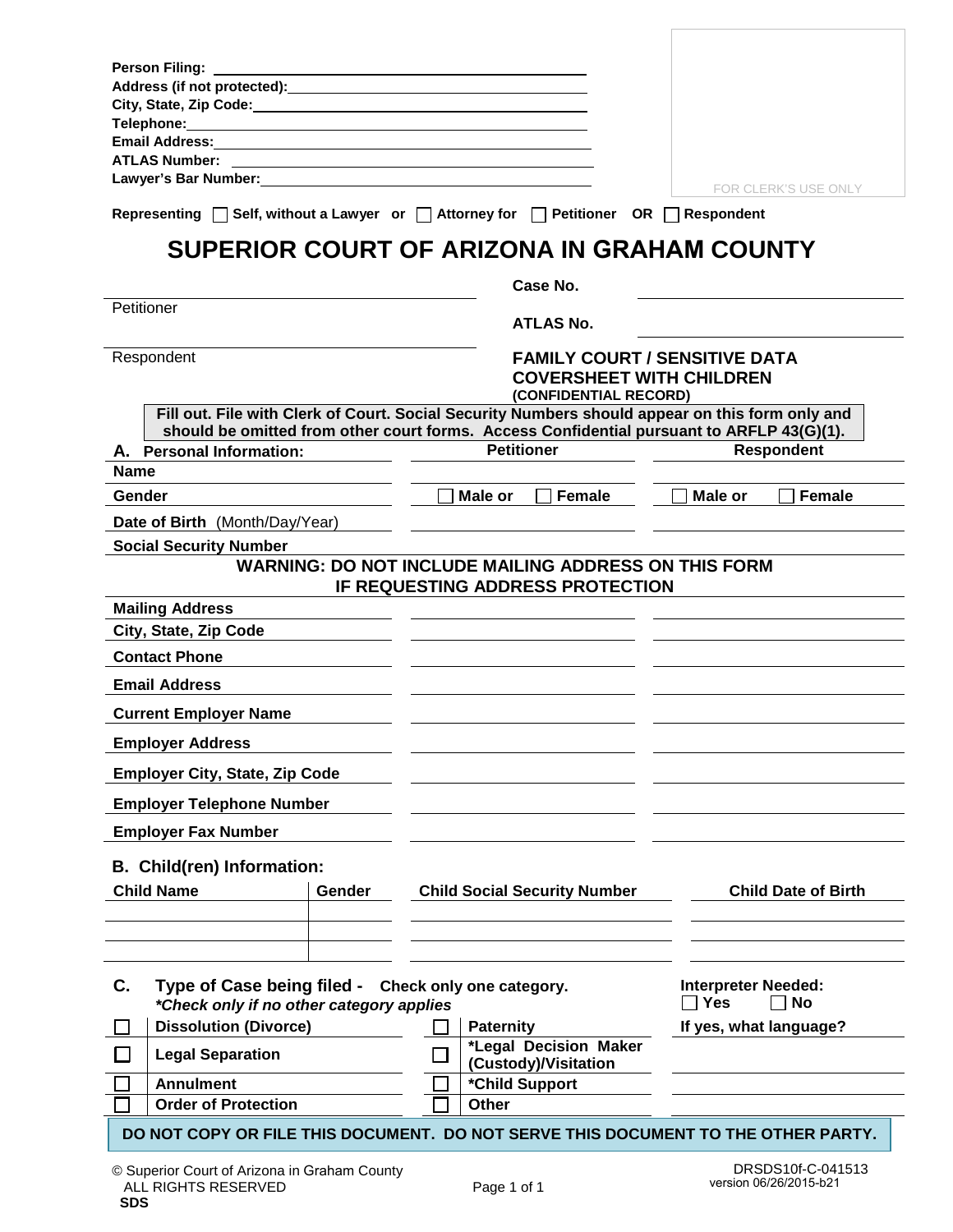# **SELF-SERVICE CENTER**

# **INSTRUCTIONS FOR HOW TO RESPOND TO PARENTING TIME (Visitation) PAPERS**

#### **WHEN TO USE THIS FORM:**

Use this form if you want to respond to a petition to get a first court order of parenting time (visitation).

#### **IMPORTANT INFORMATION ABOUT WHEN YOU MUST FILE YOUR RESPONSE**

- **LOOK AT THE TIMETABLE BELOW**.If the **last day** to respond falls on a Saturday, Sunday, or legal holiday, you **DO NOT** count that day.
- **INCLUDE WEEKENDS AND HOLIDAYS IN YOUR COUNT** until you reach the number of days in the timetable below. If a written response is filed with the court on time, the Petitioner **CANNOT PROCEED BY DEFAULT.**

|                                     |              | <b>DEFAULT TIME TABLE</b> |                                               |
|-------------------------------------|--------------|---------------------------|-----------------------------------------------|
| <b>SERVICE BY</b>                   | <b>COUNT</b> |                           | <b>EVENT</b>                                  |
| Acceptance                          | 20 Days      |                           | after respondent signed the Acceptance        |
| Acceptance out-of-state             | 30 Days      |                           | after respondent signed the Acceptance        |
| Signature Confirmation in-state     | 20 Days      |                           | after respondent signed the confirmation      |
| Signature Confirmation out-of-state | 30 Days      |                           | after respondent signed the confirmation      |
| <b>Process Server</b>               | 20 Days      |                           | after respondent received papers from Server  |
| Sheriff in Arizona                  | 20 Days      |                           | after respondent received papers from Sheriff |
| Sheriff out-of-state                | 30 Days      |                           | after respondent received papers from Sheriff |
| <b>Registered Mail</b>              | 30 Days      |                           | after respondent signed the green receipt     |
| Publication                         | 60 Days      |                           | after the 1st date of publication             |

### **IMPORTANT NOTICE ABOUT WHEN YOU CAN BE SUED AS A DEFENDANT/ RESPONDENT IN ARIZONA FOR PATERNITY OR CHILD SUPPORT:**

A defendant/respondent can be sued in Arizona in a case establishing, enforcing, or changing a support order, or establishing paternity, if ONE of the following is true about the defendant/respondent:

- $\triangleright$  The person is a resident of Arizona
- The person was personally served in Arizona (see packet on service to know about this)
- $\triangleright$  The person agrees to have the case heard here and files written papers in the court case;
- $\triangleright$  The person lived with the minor child(ren) in this state at some time;
- $\triangleright$  The person lived in this state and provided pre-birth expenses or support for the minor child(ren);
- $\triangleright$  The minor child(ren) lives in this state as a result of the acts or directions of the person;
- $\triangleright$  The person had sexual intercourse in this state as a result of which the minor child(ren) may have been conceived;
- The person signed a birth certificate that is filed in this state;
- $\triangleright$  The person did any other acts that substantially connect the person with this state (see a lawyer to help you determine this).

**WARNING: Jurisdiction over the defendant/respondent is very serious.** If you have any doubts about whether it was proper for the plaintiff **or** petitioner to sue you in Arizona, you should see a lawyer IMMEDIATELY, **BEFORE**  you file any written response or answer or other court paper.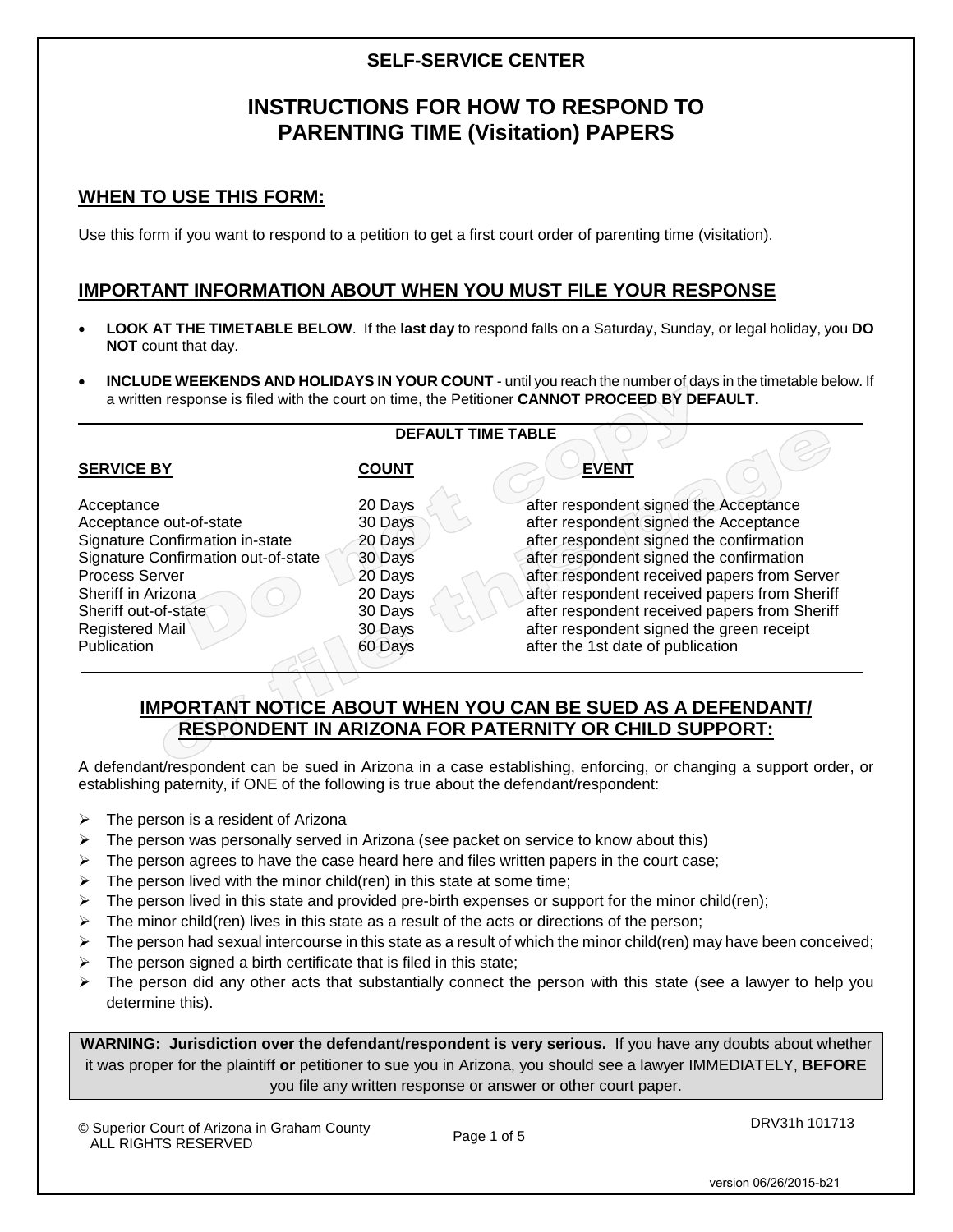# **IMPORTANT NOTICE TO VICTIMS OF DOMESTIC VIOLENCE:**

Domestic violence can be part of any relationship. Domestic violence includes **physical violence** such as hitting, slapping, pushing or kicking, directed against you and/or your children. Domestic violence can also include **threats** of physical violence made against you and/or your children, and/or **regular verbal abuse** used to control you. The other party does NOT need to have been convicted of domestic violence or assault for you to be a domestic violence victim, and you do not need to have sought medical care or been admitted to a hospital to be a victim.

All court documents will request your address and phone number. If you are a victim of domestic violence, are in a domestic violence shelter, or if you do not want your address known in order to protect yourself or your children from further violence, **you must file for an** *"Order of Protection"* **first and ask that your address not be disclosed on court papers. With that order, you do not need to put your address and phone number on your divorce papers**. If possible, get a P.O. box or use another valid address on these papers. If you have no P.O. Box or other address or phone where you can be reached when you file, write **"protected"** where asked for this information and **as soon as possible**, update the clerk of the court with an address and phone number.

#### **INFORMATION ABOUT PAPERS YOU SHOULD HAVE RECEIVED FROM THE OTHER PARTY WITH THE PETITION ABOUT PARENTING TIME (VISITATION)**

*"SUMMONS:"* You have been summoned to appear in court. The *"Summons"* tells you how many calendar days you have to file a response, depending on how you were served with the court papers. Be sure to file a WRITTEN RESPONSE on time. If the time for you to file a **WRITTEN RESPONSE** has passed, the other party must complete an *"Application and Affidavit for Entry of Default"* and send you a copy of that. Then you have 10 more days in which to file **your WRITTEN RESPONSE**. If you do not file a WRITTEN RESPONSE on time**,** a Default Judgment can be entered, which means that you might not get to tell the judge your side of the story.

**PETITION FOR PARENTING TIME (VISITATION):** This is the form the other party completed to tell the court his/her side of the story about the parenting time. **Read each and every word very carefully**, and decide what you want to do. Here are your choices:

- **1. DO NOTHING.** This means the other party can get a court order and tell the judge his/her side of the story, without you telling your side at all. **This is called a default.** Even in these cases, the judge will try to decide what is best, but it is **never** a good idea to ignore the court proceeding and have a court order that you had no input on.
- **2. DECIDE WITH THE OTHER PARTY HOW YOU WANT TO HANDLE EVERYTHING CONCERNING PARENTING TIME.** Then you and the other party file papers in the court stating your agreement on everything. This is called a *"Consent"* **or** *"Stipulation."*This is often the best way to proceed, if you and the other party can talk about the critical issues to decide how you both want to handle everything. Mediators can help you with this. The Self-Service Center has a list of mediators, and how much they charge to help you.
- **3. PROTEST WHAT THE OTHER PARTY STATED IN THE PETITION** and file a *"Response"* stating your side of the story, and how you want to handle everything. **This is called a contested matter**.

But, even if you originally file a response, you and you other party can still decide to agree on something, or everything, and file court papers for a **Consent or Stipulation.** Mediators can help you with this. The Self-Service Center has a list of mediators, and how much they charge to help you. If you file a response and do not settle everything with the other party, you must be sure to file the court papers you will need to set the case for trial.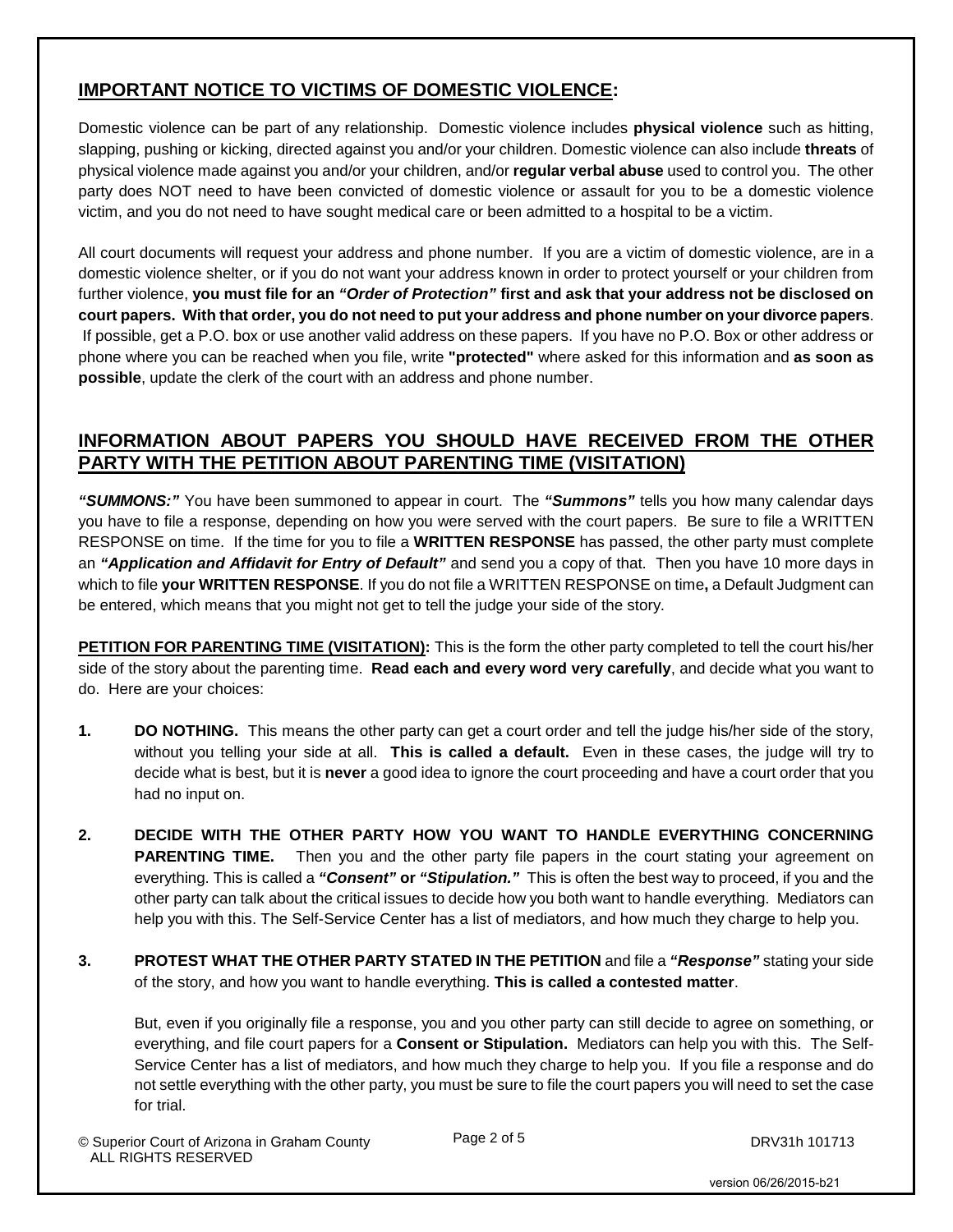### **HELP COMPLETING YOUR WRITTEN RESPONSE TO THE PETITION TO ESTABLISH PARENTING TIME (VISITATION):**

Use this form if you want to RESPOND OR ANSWER a *"Petition to Establish Parenting Time."* 

- A. Complete the *Sensitive Data Sheet*. Do not copy. Do not serve on the other party.
- B. Make sure your form states **RESPONSE TO PETITION FOR PARENTING TIME** in the upper right hand part of the page.
- C. In the top left corner of the first page, fill out the following: YOUR name; address (if not protected); city, state and ZIP code; telephone number; and your ATLAS number, if you are receiving or have received AFDC from the Arizona Department of Economic Security.
- D. Fill in the name of "Petitioner" and "Respondent" exactly the same way as it looks on the Petition. Do that for every document you ever file with the court from now on.
- E. Use the case number that is stamped in the upper right-hand corner of the Petition. Do that for every document you ever file with the court from now on.

#### **A. General information:**

- 1. Fill in the name, address and date of birth for the petitioner. This is basic information about the relationship to the children for whom the person wants the parenting time order.
- 2. Fill in the information about you.
- 3. Fill in information about all the minor children for whom the other party wants parenting time. The same persons should be the mother and the father for all the minor children for whom you want this order.

#### **B. Statements about paternity AND child custody AND child support.**

In this section you will tell the court what the current situation is.

- 4. **What is the current status of paternity in this case?** Mark whichever box describes your case.
	- **ORDER:** Mark whichever box describes your case. On the first line, print the date the Order was signed. On the second line, print the County where the Order was made. On the next line, print the name of the father.
	- **OTHER:** Mark this box if you do not have a formal court order for paternity but you do have a court order for child support.
- 5. **What is the current status of child custody?** Mark the box that describes who has custody now. If neither the father nor mother have physical custody, be sure to complete all the information about who has the minor child(ren) and why.
- 6. **What is the current situation as to child support?** Give the date of the child support order on the case.
- 7. **State here what you say about paternity, custody, or support that is different from what the other party asked for.** This is because the form of petition the other party used might not be from the Self-Service Center, and so it might be arranged a little differently than this form of response.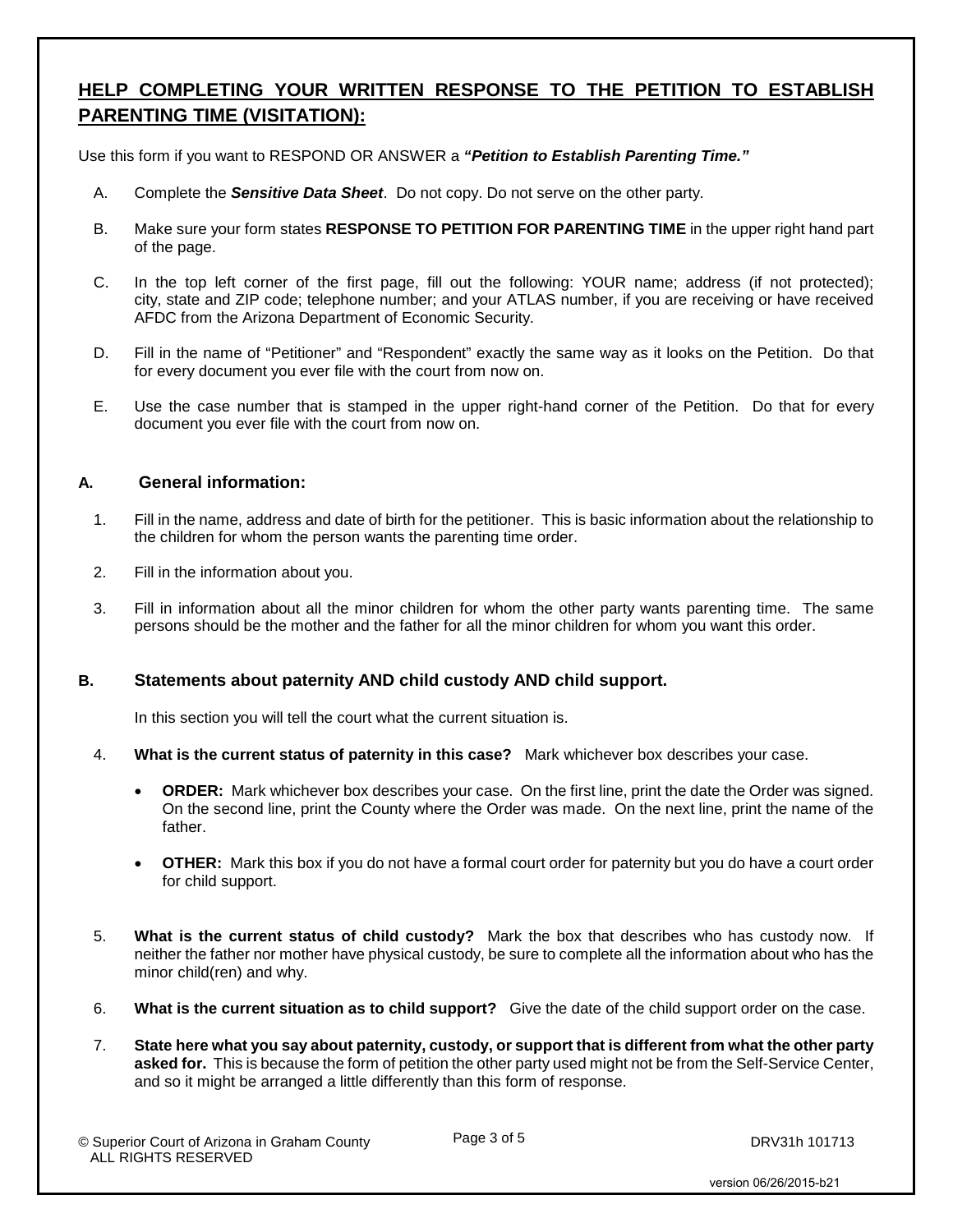- **C. Other information about the children:** If you are aware of court cases about the minor children, you need to tell the court that. Attach a copy of the orders about custody, parenting time, or child support to the petition, unless the orders are from the Superior Court in Graham County.
	- 8. Fill out where the minor child(ren) involved in this action have been living **for the past 5 years;** if the child(ren) are under age 5, simply put information since their birth. Write each child's name; the address where each child lived; what dates each child lived at each address; who each child lived with; and the relationship of that person to the child(ren). While you may not remember exact dates and addresses when you moved from one location to another, fill this information out **as completely as possible**.
	- 9. You must tell the court if you participated as a party or witness in any court case involving custody or parenting time of the child(ren). If not, mark the first box and GO ON. If there is another case, mark the second box and give as much information as possible. This information could affect you or your children's rights in this case.
	- 10. The court **MUST** know if there have been other cases involving custody, parenting time or child support of the children of this paternity action, even if you were not a party. If there are no other custody or parenting time cases, or you don't know of any, mark the first box and GO ON. If you have been involved in any way with this type of Court case, mark the second box and give the information where requested. Tell the Court what happened and what is going on now in the other case(s).
	- 11. If you do not know of another person OTHER THAN THE OPPOSING PARTY who has physical custody of the minor child(ren) or is claiming custody or parenting time rights to the child(ren), mark the first box and GO ON. If you do know of such a person, put the information here, including the minor child(ren)'s name(s) and the person who believes they have a custody or parenting time claim. If there is such a person, you must include the person as a respondent in this court case.

#### **D. Other statements to the court:**

- 12. **VENUE:** This tells the court that one parent or the child(ren) live(s) here, so the court can make a decision about your case. Generally, if either one of the parents or the minor child(ren) are residents of Graham County, the case can be taken care of here, even if everyone is not a resident of this state and does not live in Graham County. AND, you also need to be sure that the respondent can legally be brought into the lawsuit. See comments on the first page for help on deciding this.
- 13. **DOMESTIC VIOLENCE:** This tells the court if there was domestic violence in the relationship, and relates to a request for joint custody, if you intend to ask for joint custody. If you are not sure what this means, see the **IMPORTANT NOTICE TO VICTIMS OF DOMESTIC VIOLENCE** on the first page of these instructions. Mark the box corresponding to your situation. If domestic violence has not occurred, GO ON.
- 14. **GENERAL DENIAL:** This tells the court that, even if you did not answer each and everything said in the Petition, you deny what you did not specifically address. This is extra protection for you.

# **REQUESTS MADE TO THE COURT FOR CUSTODY, CHILD SUPPORT and PARENTING TIME**

**This section of the Complaint/Petition formally requests that the court make Orders relating to parenting time.** 

- **1. PARENTING TIME (VISITATION):** Describe who should get parenting time, and how the parenting time should be handled. Be very specific. Use detail.
- **2. SUPERVISED PARENTING TIME TO THE NON-CUSTODIAL PARENT:** You may request supervised

© Superior Court of Arizona in Graham County DRV31h 101713 ALL RIGHTS RESERVED

Page 4 of 5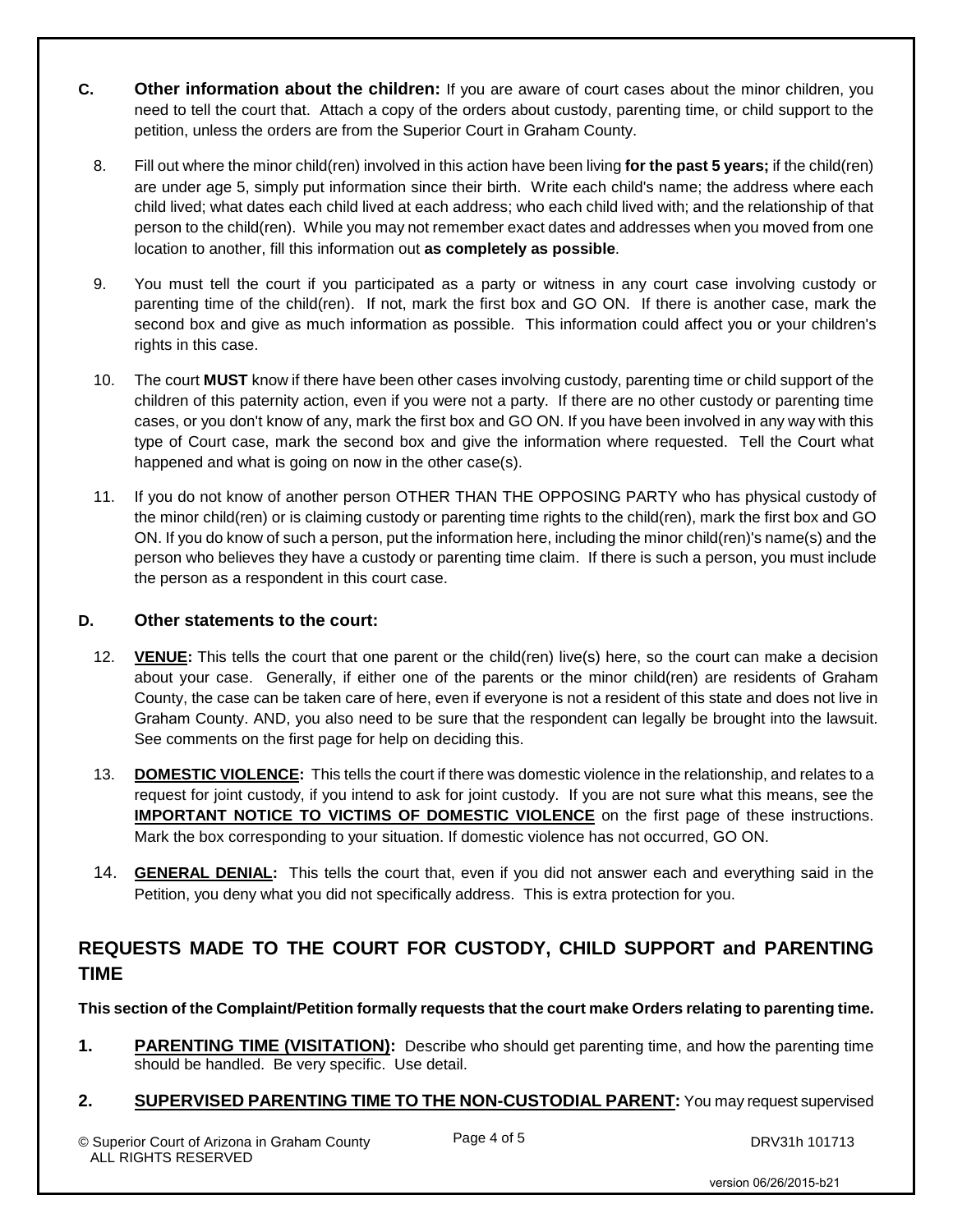parenting time if the non-custodial parent cannot adequately care for the minor child(ren) or cannot do so without another person present. You may request this if the person not having custody abuses drugs or alcohol; is violent or abusive; or, does not have the parenting skills to care for the minor child(ren) without another adult present. Remember, supervised parenting time is not intended to punish the parent, but to protect the minor child(ren). You must explain in writing specifically **why** you believe the only parenting time allowed should be supervised parenting time.

- **3. SUPERVISED PARENTING TIME:** Describe how you think this should be handled.
- **4. OTHER ORDERS:** Mark this box only if you have made other requests of the court. If you mark the box, write the specific additional orders you are requesting the court to make that were not covered elsewhere in your Petition.

#### **OATH OR AFFIRMATION OF PARTY FILING THIS RESPONSE:**

Sign this form in front of a notary public. By doing so you are telling the court that everything contained in the Parenting Time (Visitation) Response is **true.**

### **WHAT TO DO NEXT:**

- **1. COPIES OF RESPONSE:** After completing your *"Response,"* make **two (2)** copies before you file.
- **2. FILING THE RESPONSE AND PAYMENT OF COURT FEE:** File all copies and the original of your *"Response"* with the Clerk of the Court. **Be sure you file within the time limit set, or you might lose significant rights.** There are fees for filing petitions, responses, requests, motions, objections, and various forms with the Court. A list of current fees is available from the Self Service Center and from the Clerk of Court's website.

If this is the first time one of the parties or his or her attorney has "appeared", that is, filed papers in this case, a substantial "appearance fee" (also known as a "response" or "answer" fee) *will be due from that party* at the time of filing.

If you cannot afford the filing fee and/or the fee for having the papers served by the Sheriff or by publication, you may request a deferral (payment plan) when you file your papers with the Clerk of the Court. Deferral Applications are available at no charge from the Self-Service Center.

- **3.** You do **not** need to send a copy of the fee deferral request to the Petitioner or his/her attorney. Make sure you receive all copies back from the Clerk and they have been stamped.
- **4. MAIL A COPY TO THE OTHER PARTY:** You need to mail or hand-deliver one copy to the other party. If the person is represented by an attorney, mail or hand-deliver the copy to the attorney whose name and address appears on the Petition in the upper right hand corner.
- **5. KEEP THE LAST COPY FOR YOUR RECORDS:** You should always keep a copy of any document that you file with this Court.

#### **6. WHAT WILL HAPPEN NEXT?**

You will receive an Order from the court telling you and the other party to come to an ERC (Early Resolution Conference). You **must** come to that conference *or you will be charged a "no show" fee for failure to appear.*

© Superior Court of Arizona in Graham County DRV31h 101713 ALL RIGHTS RESERVED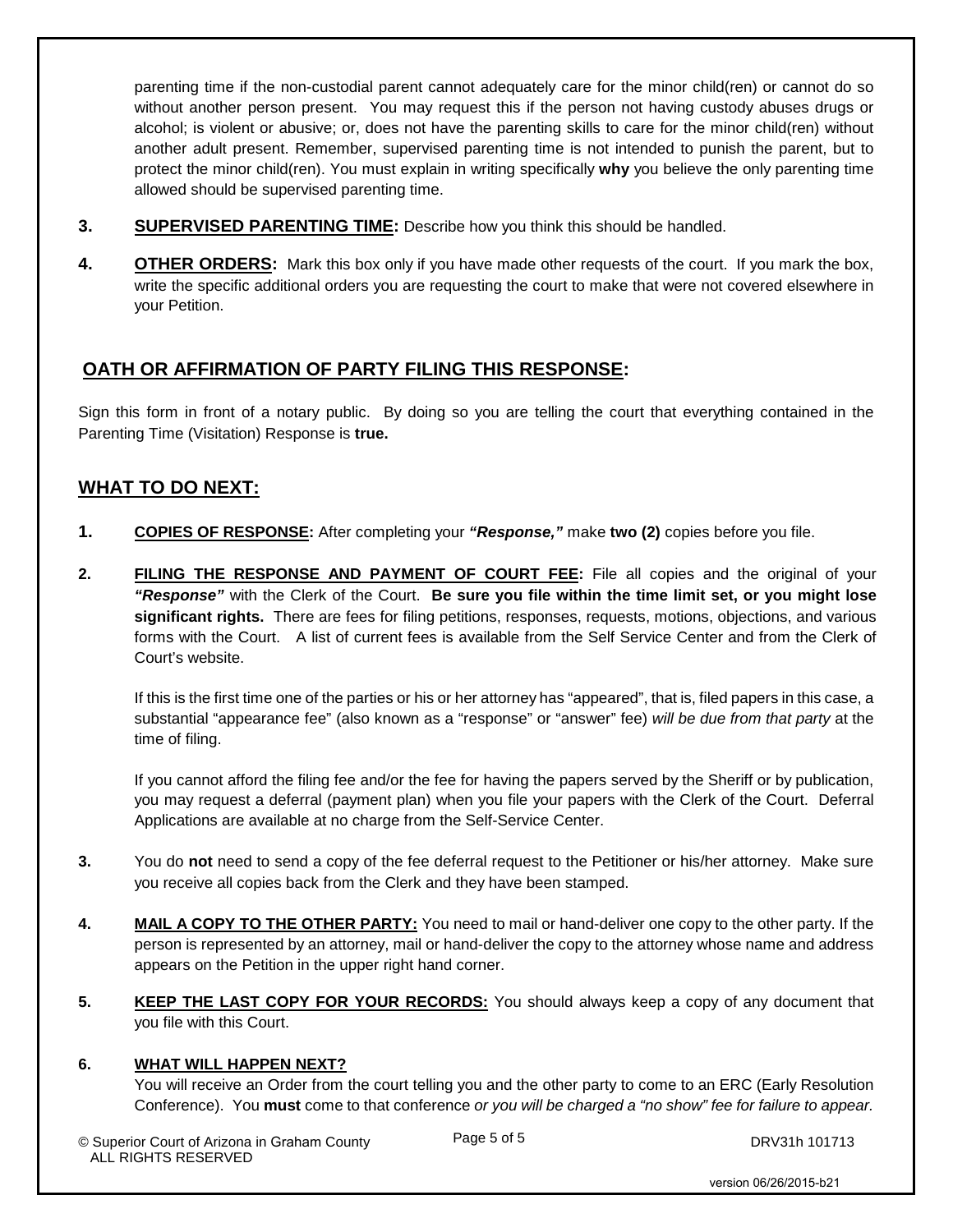|            |                                                                  |                                                                                                           | <b>FOR CLERK'S USE ONLY</b> |
|------------|------------------------------------------------------------------|-----------------------------------------------------------------------------------------------------------|-----------------------------|
|            |                                                                  | Lawyer's Bar Number: 1997                                                                                 |                             |
|            |                                                                  | Representing $\Box$ Self, without a Lawyer or $\Box$ Attorney for $\Box$ Petitioner OR $\Box$ Respondent  |                             |
|            |                                                                  | <b>SUPERIOR COURT OF</b><br><b>ARIZONA IN GRAHAM COUNTY</b>                                               |                             |
|            | Regarding the Matter of:                                         |                                                                                                           |                             |
| <b>AND</b> | (Name of Petitioner)                                             | <b>RESPONSE TO PETITION</b><br><b>TO ESTABLISH FIRST COURT</b><br><b>ORDER FOR PARENTING TIME</b>         |                             |
| 1.         | (Name of Respondent)<br>Name:                                    | STATEMENTS TO THE COURT, UNDER OATH OR AFFIRMATION<br><b>INFORMATION ABOUT ME, THE PETITIONER:</b>        |                             |
|            | <b>Address:</b><br>Date of Birth:                                |                                                                                                           |                             |
|            | <b>Occupation:</b><br>Support) Order:                            | Relationship to children for whom I want the Parenting Time (or Parenting Time and Child<br><b>Mother</b> |                             |
|            |                                                                  | <b>Father</b><br>Other. My relation to the children is:                                                   |                             |
| 2.         | Name:<br><b>Address:</b><br>Date of Birth:<br><b>Occupation:</b> | <b>INFORMATION ABOUT OTHER PARTY, THE RESPONDENT:</b>                                                     |                             |
|            | Support) Order:                                                  | Relationship to children for whom I want the Parenting Time (or Parenting Time and Child<br><b>Mother</b> |                             |
|            |                                                                  | <b>Father</b><br>Other. My relation to the children is:                                                   |                             |
|            |                                                                  |                                                                                                           | <b>DOUGHL OFOIAF</b>        |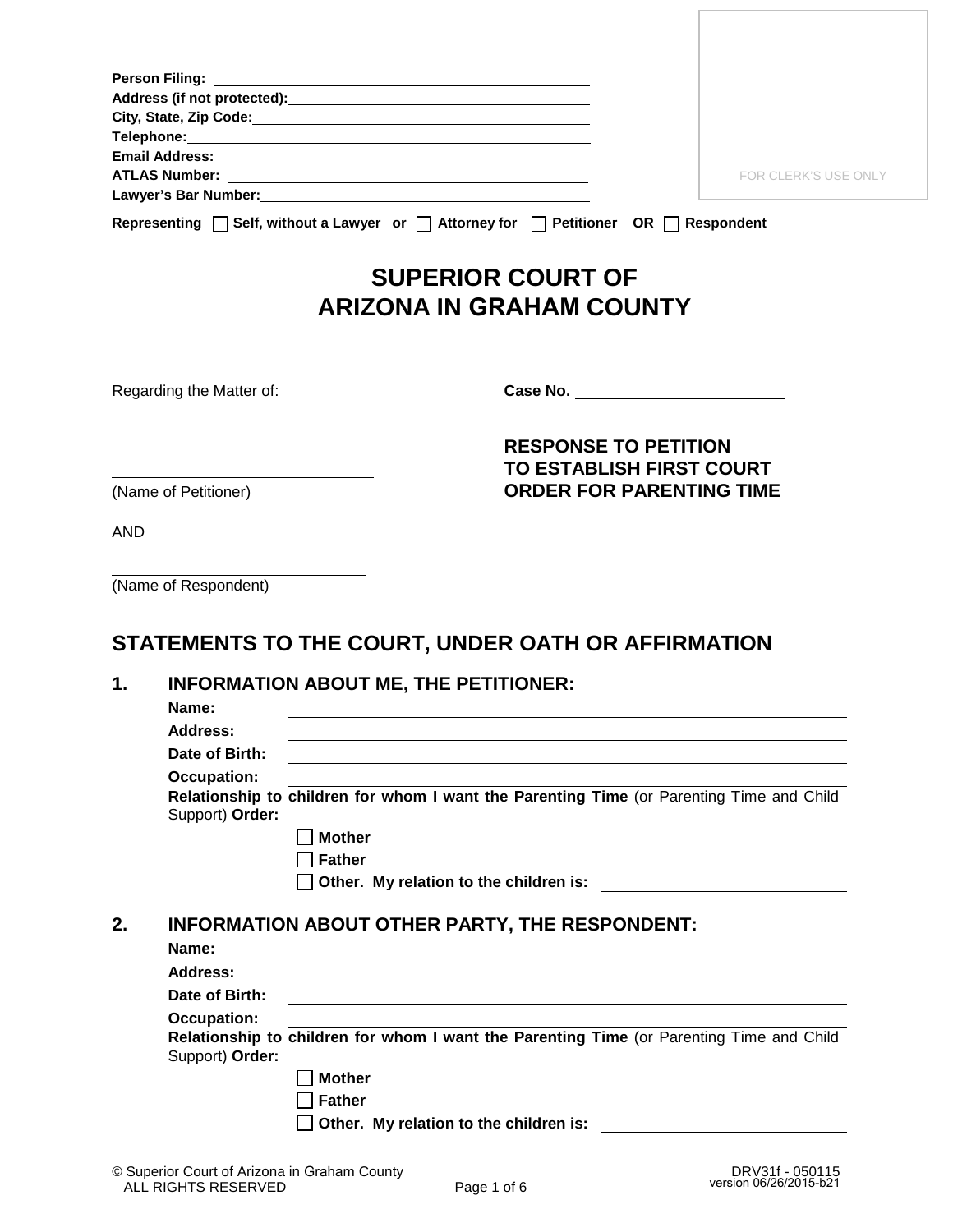| Case No. |  |
|----------|--|
|          |  |

#### **3. INFORMATION ABOUT MINOR CHILDREN FOR WHOM PARENTING TIME ORDER IS REQUESTED**

| County of residence: __________________________      |                                                                                                                                                                                                                                |
|------------------------------------------------------|--------------------------------------------------------------------------------------------------------------------------------------------------------------------------------------------------------------------------------|
|                                                      | Father: North Communication of the Communication of the Communication of the Communication of the Communication of the Communication of the Communication of the Communication of the Communication of the Communication of th |
|                                                      |                                                                                                                                                                                                                                |
|                                                      |                                                                                                                                                                                                                                |
|                                                      |                                                                                                                                                                                                                                |
| Current Address: _______________________________     |                                                                                                                                                                                                                                |
|                                                      | County of residence:<br><u>County</u> of residence:                                                                                                                                                                            |
|                                                      | Father: <u>Contract Communication</u>                                                                                                                                                                                          |
| Mother: ___ <b>_______________________________</b> _ |                                                                                                                                                                                                                                |

### **STATEMENTS ABOUT PATERNITY, CUSTODY, AND CHILD SUPPORT:**

#### **4. INFORMATION ABOUT PATERNITY OF MINOR CHILD(REN):** (check one box)

- An Order for Paternity is dated from (name of court) which  $\Box$ states that (father's name) is the natural father of the minor child(ren). A copy of the order is in this court file. (See instructions)
- $\Box$ We do not have an order of paternity, but we do have a child support order or paternity was legally established by other means such as both parents signing an affidavit acknowledging paternity at the hospital at the time of birth or afterwards. (See instructions)

#### **5. INFORMATION ABOUT CUSTODY OF THE MINOR CHILD(REN):** (check one box)

- $\Box$ **Mother has had physical custody of the minor child(ren) for the last 6 months, and I do not contest physical custody.**
- $\Box$ **Father has had physical custody of the minor child(ren) for the last 6 months, and I do not contest physical custody.**
- 0 **A person other than mother or father has had physical custody of the minor child(ren) for the last 6 months,** *because of a court case***, and I do not contest physical custody.** (Describe case below)

| Date of order or judgment (if one already entered):                                           |
|-----------------------------------------------------------------------------------------------|
| Court Case Number:                                                                            |
| Location of court (city and state):                                                           |
| Explain Type of Case: (Criminal, Order of Protection, Injunction Against Harassment, Divorce, |
| Paternity, etc.):                                                                             |
| What order or judgment said:                                                                  |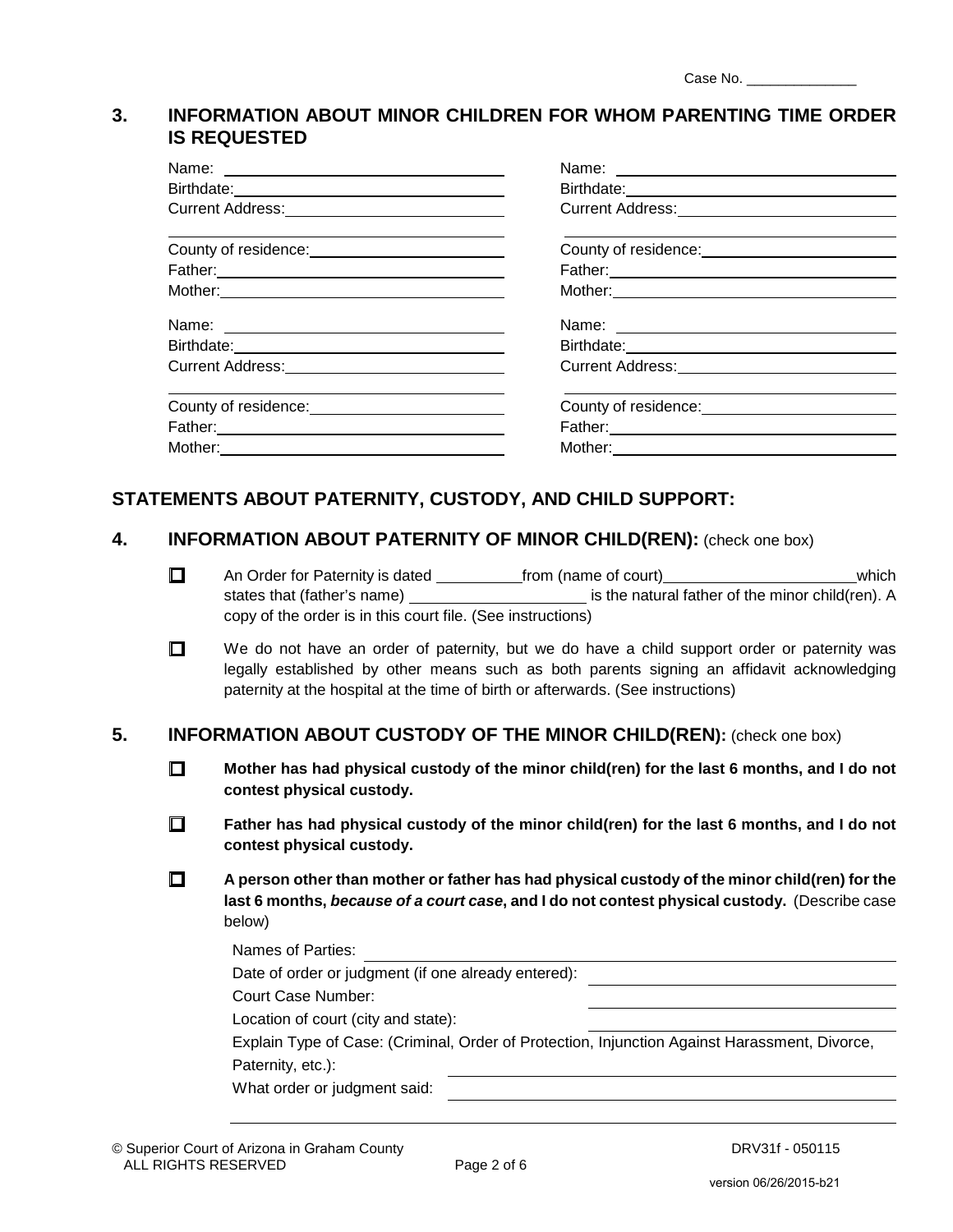|    |                |                     | <b>Status of Case Now:</b>                                                                                                                                                                                  |                                    | Case No. _______________                                                                 |
|----|----------------|---------------------|-------------------------------------------------------------------------------------------------------------------------------------------------------------------------------------------------------------|------------------------------------|------------------------------------------------------------------------------------------|
|    |                | П                   | Final Order Entered; Case is Over                                                                                                                                                                           |                                    |                                                                                          |
|    |                |                     | Hearing Date Set: On (date)                                                                                                                                                                                 |                                    |                                                                                          |
|    |                |                     | Location/address:                                                                                                                                                                                           |                                    |                                                                                          |
|    |                | ΙI                  | Other (explain in detail):                                                                                                                                                                                  |                                    |                                                                                          |
|    | l 1            | custody.<br>status. | A person other than mother or father has had physical custody of the minor child(ren) for<br>the last 6 months, because of a government agency, and I do not contest physical                               |                                    | (List the agency, for example, "Child Protective Services", date, type of case, and case |
|    | instructions). |                     | <b>INFORMATION ABOUT CHILD SUPPORT FOR CHILDREN:</b> An Order for Child Support is dated<br>that child support is established. Note: if order is from court other than Superior court in Graham County, see |                                    | which states                                                                             |
|    |                |                     |                                                                                                                                                                                                             |                                    |                                                                                          |
|    |                |                     | Other information about the minor children:                                                                                                                                                                 |                                    |                                                                                          |
|    |                |                     | WHERE THE CHILDREN WHO ARE UNDER 18 YEARS OF AGE, HAVE LIVED FOR THE LAST<br>5 YEARS. (Attach extra pages if necessary.)                                                                                    |                                    |                                                                                          |
|    |                |                     | Child's Name: Name: Name and Name and Name and Name and Name and Name and Name and Name and Name and Name and N                                                                                             | Dates: From                        |                                                                                          |
|    | Lived with:    |                     |                                                                                                                                                                                                             | Relationship to child:             |                                                                                          |
|    |                |                     |                                                                                                                                                                                                             |                                    |                                                                                          |
|    |                |                     |                                                                                                                                                                                                             |                                    |                                                                                          |
|    |                |                     |                                                                                                                                                                                                             |                                    |                                                                                          |
|    |                |                     | Lived with: _______________________________                                                                                                                                                                 |                                    |                                                                                          |
|    |                |                     |                                                                                                                                                                                                             |                                    |                                                                                          |
|    |                |                     |                                                                                                                                                                                                             |                                    |                                                                                          |
|    |                |                     | Street address: ________________________                                                                                                                                                                    | Relationship to child:<br><u> </u> |                                                                                          |
| 7. |                |                     |                                                                                                                                                                                                             |                                    |                                                                                          |

this state **or** any other state regarding the legal decision making (custody) or parenting time of any of the minor children named above (If so, explain below, using extra pages if necessary. **IF NOT, GO ON**.)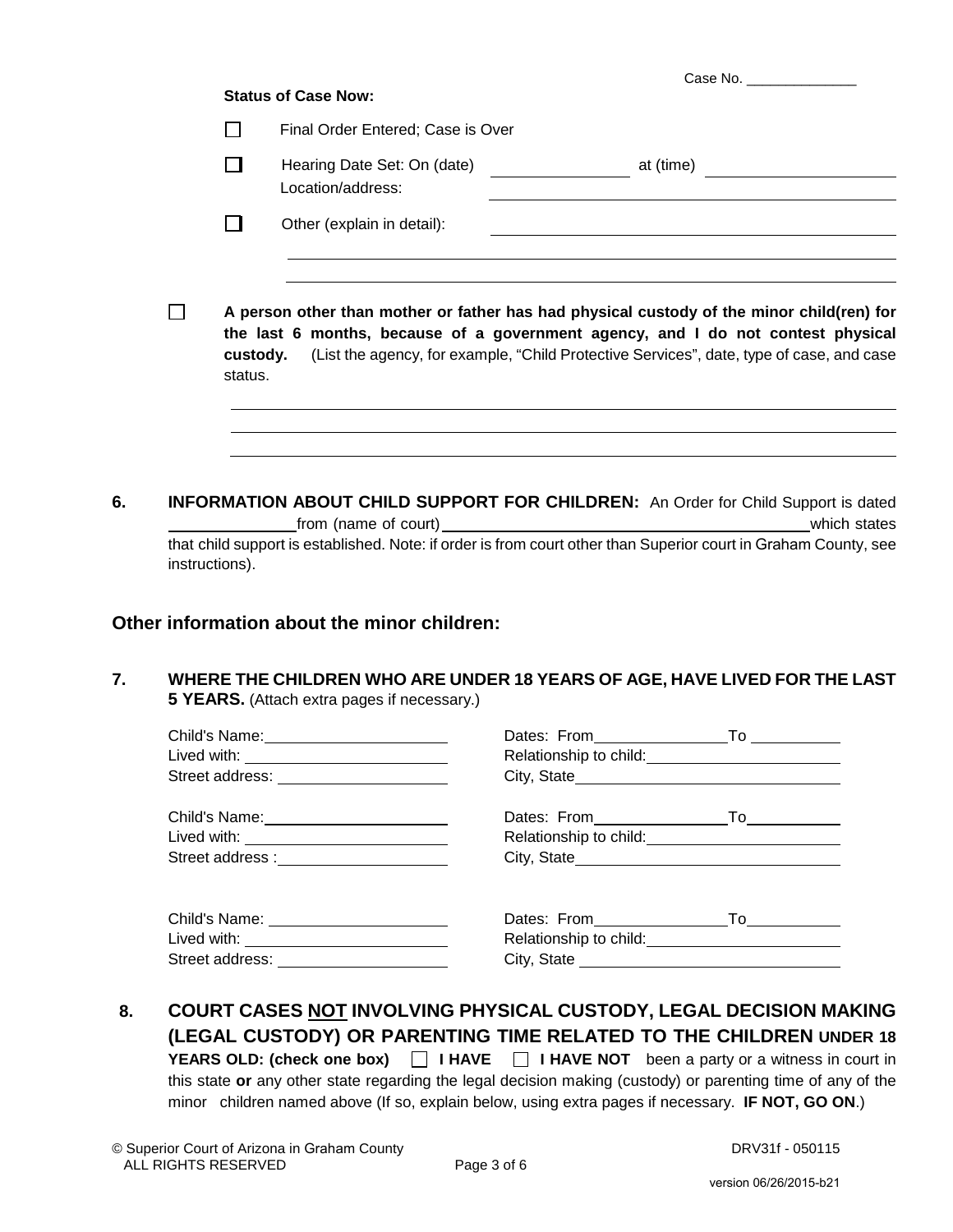|                                                                                                                                                                                                                                                                                                            | PHYSICAL CUSTODY, LEGAL DECISION MAKING (LEGAL CUSTODY) OR<br>PARENTING TIME CASES RELATED TO CHILDREN UNDER 18 YEARS OLD: (Check one box)<br>□ I DO NOT HAVE □ I DO HAVE information about a legal decision making (custody) or parenting                 |
|------------------------------------------------------------------------------------------------------------------------------------------------------------------------------------------------------------------------------------------------------------------------------------------------------------|------------------------------------------------------------------------------------------------------------------------------------------------------------------------------------------------------------------------------------------------------------|
| other state (If so, explain below, using extra pages if necessary. IF NOT, GO ON).                                                                                                                                                                                                                         | time court case relating to any of the minor children named above that is pending in this state or in any                                                                                                                                                  |
|                                                                                                                                                                                                                                                                                                            |                                                                                                                                                                                                                                                            |
|                                                                                                                                                                                                                                                                                                            | Court State: Court Iocation (county/city):                                                                                                                                                                                                                 |
| Court case number:<br>Nature (type) of court proceeding:                                                                                                                                                                                                                                                   | Current case status:<br><u> 1980 - Jan Samuel Barbara, martin din shekara ta 1980 - An tsara tsara tsara tsara tsara tsara tsara tsara t</u>                                                                                                               |
|                                                                                                                                                                                                                                                                                                            |                                                                                                                                                                                                                                                            |
| <b>PARENTING TIME CLAIMS OF ANY PERSON:</b><br>(check one box) and the control of the control of the control of the control of the control of the control of the control of the control of the control of the control of the control of the control of the control of the con<br><b>I DO NOT KNOW</b><br>H | PHYSICAL CUSTODY, LEGAL DECISION MAKING (LEGAL CUSTODY) OR<br><b>I DO KNOW</b> a person other than the Petitioner or the Respondent who has<br>physical custody or who claims legal decision making authority (custody) or parenting time rights to any of |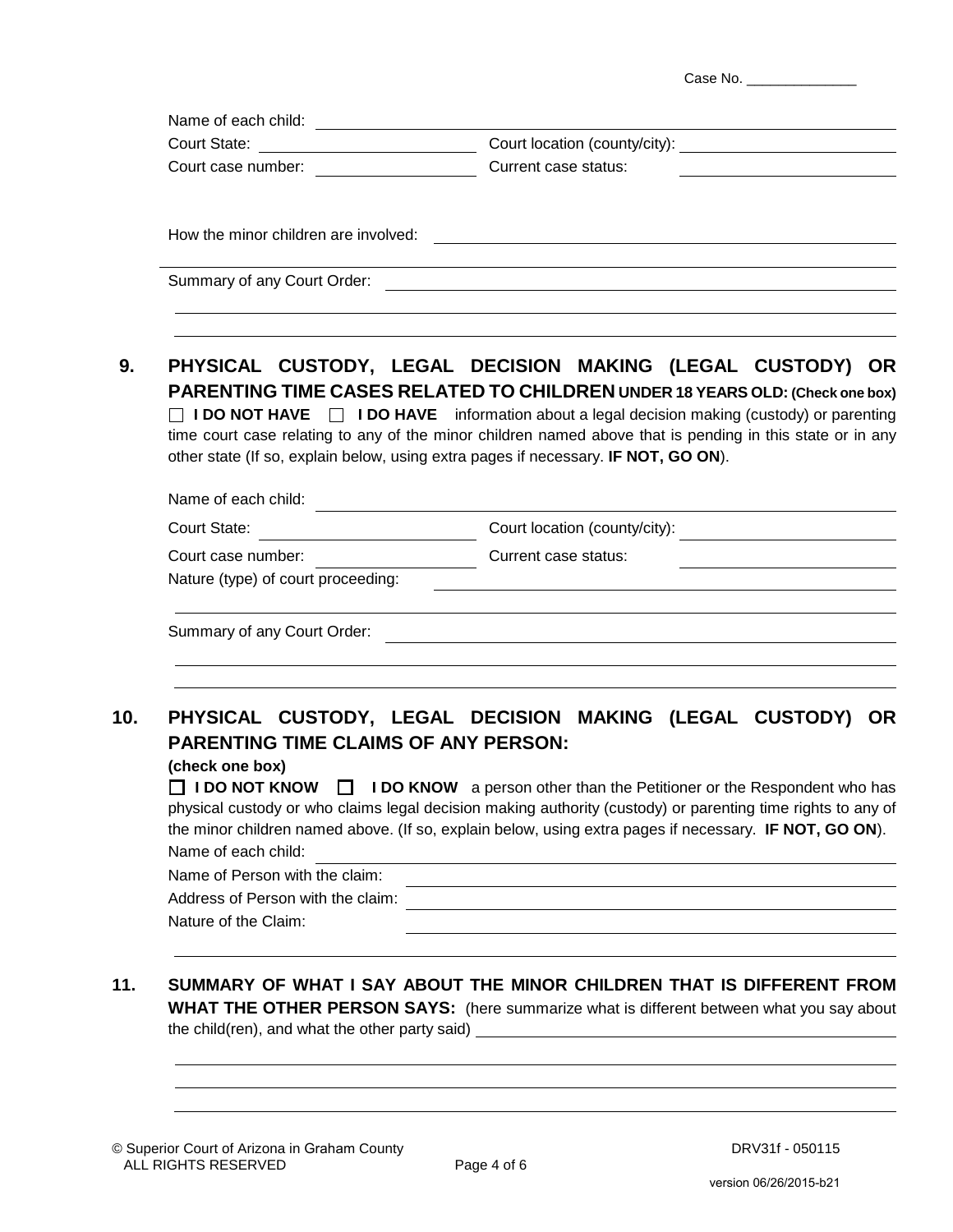#### **Other Statements to the Court:**

- **12. DOMESTIC VIOLENCE:** □ Domestic violence has **not** occurred between the parties.
- **13. VENUE:** This is the proper court to bring this lawsuit under Arizona law because it is the county of residence of the Petitioner, or the Respondent, or the child(ren).
- **14. GENERAL DENIAL**: I deny anything stated in the Petition that I have **not** specifically admitted, qualified, or denied.

# **REQUESTS TO THE COURT:**

- **1. AWARD PARENTING TIME AS FOLLOWS: (Check only one.)**
	- П **Reasonable parenting time** rights to the (other parent) the  $\Box$  Mother **OR**  $\Box$  Father
	- П **Supervised parenting time** between the children and □ Mother **OR** □ Father,
	- П **No parenting time** rights to the  $\Box$  Mother **OR**  $\Box$  Father.

**Supervised or no parenting time is in the best interests of the child(ren) because: \***

 $\Box$  Explanation continues on attached pages made part of this document by reference.

- **a. Name this person to supervise:**
- **b. Restrict parenting time as follows:**

**c.** Order cost of supervised parenting time (if applicable) to be paid by:

- □ Mother
- Father, **OR**
- $\Box$  Shared equally by the parties.

#### **2. OTHER ORDERS:**

TRANSPORTATION will be provided by (name): TRANSPORTATION will be provided by (name):

During WEEKENDS (explain specifically)<br>
<u>During</u> WEEKENDS (explain specifically)

□ During the SUMMER MONTHS OR SCHOOL BREAKS: (explain specifically)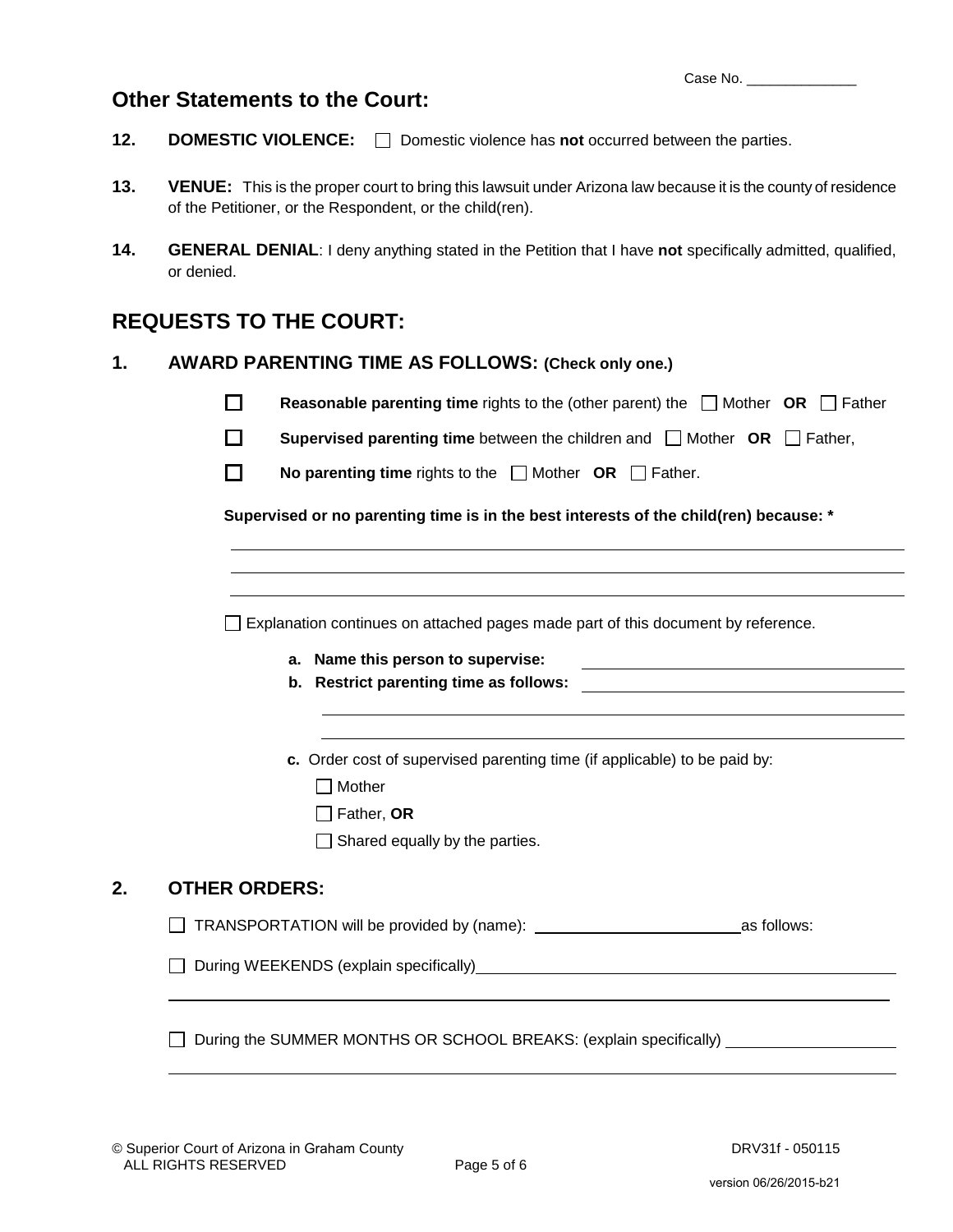|                                                     | Case No. ________________                                                        |
|-----------------------------------------------------|----------------------------------------------------------------------------------|
|                                                     | FOR HOLIDAYS AND BIRTHDAYS: (explain specifically) _____________________________ |
| $\Box$ FOR TELEPHONE CALLS: (explain specifically)  |                                                                                  |
| OTHER: (Explain specifically)                       |                                                                                  |
| Copy of this document mailed to the other party on: | Month / Date / Year                                                              |
| To the following address:                           |                                                                                  |
|                                                     |                                                                                  |

# **UNDER OATH OR BY AFFIRMATION**

**I swear or affirm under penalty of perjury that the contents of this document are true and correct to the best of my knowledge and belief.** 

| Date                                                | Signature                     |    |
|-----------------------------------------------------|-------------------------------|----|
|                                                     |                               |    |
|                                                     |                               |    |
| Subscribed and sworn to or affirmed before me this: | (date)                        | by |
|                                                     |                               |    |
| (notary seal)                                       | Deputy Clerk or Notary Public |    |
|                                                     |                               |    |
|                                                     |                               |    |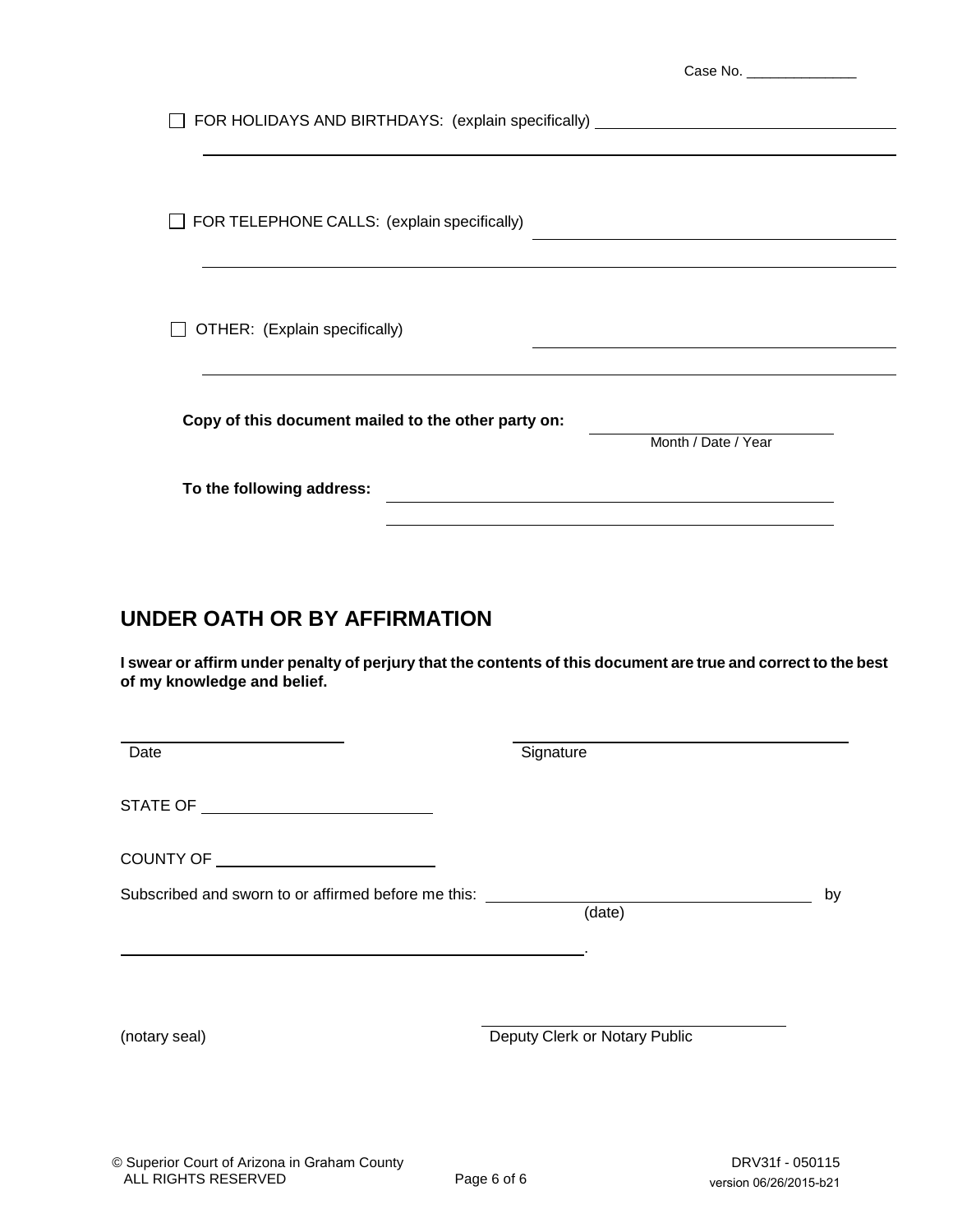#### **ALTERNATIVE DISPUTE RESOLUTION (ADR) STATEMENT TO THE COURT-- FAM CT**

#### Procedures: When and How to Use the ADR Statement to the Court

On December 1, 2001, a change in the Arizona Rules of Civil Procedure (A.R.C.P. 16(g) imposed a duty on parties in any dispute before the courts to talk to each other (by telephone or in person) about the possibility of settlement and about whether some type of *ADR* (**Alternative Dispute Resolution**) process might help them to reach settlement. The Rule requires the parties to report to the court that they have discussed settlement or ADR, to inform the court about which ADR process (if any) they prefer, and when they expect to complete the process. Some of the various forms of ADR are explained on the following pages.

**After a response is filed . . .**

- **(1) The Respondent must then immediately mail or deliver a blank copy of the ADR statement (and these instructions) to the Petitioner along with a copy of the response that was filed.** (If either party is represented by an attorney, all communications should be sent directly to the attorney.)
- **(2) The parties must meet (in person or by telephone), within 90 days of the filing of the response with the court** (**not** the date the response is delivered to the petitioner). **If you have not discussed these matters with the other party as required, be prepared to explain to the court the reasons.** ("Inconvenience" is not an acceptable reason.)
- **(3) Within 30 days AFTER you meet,** and **NOT LATER THAN 120 DAYS AFTER THE DATE THE RESPONSE WAS ORIGINALLY FILED WITH THE CLERK OF COURT** you must file the **"Alternative Dispute Resolution Statement to the Court."**

You may file earlier, but not later than 30 days after discussing your ADR options with the other party. If you cannot agree to file together on one form (jointly), then you must both file your own forms separately. If you have not discussed these matters as required, you must *file your separate forms* within 120 days after the date the Response was filed. There is no charge for this filing. Keep a copy of the completed form for your records.

**GO TO THE COURT TO FILE YOUR PAPERS:** The Court is open from 8am-5pm, Monday-Friday. You should go to the court at least **two hours** before it closes. You may file your court papers at the following Superior Court locations:

> The Graham Clerk of the Superior Court 800 W. Main Street Safford, AZ 85546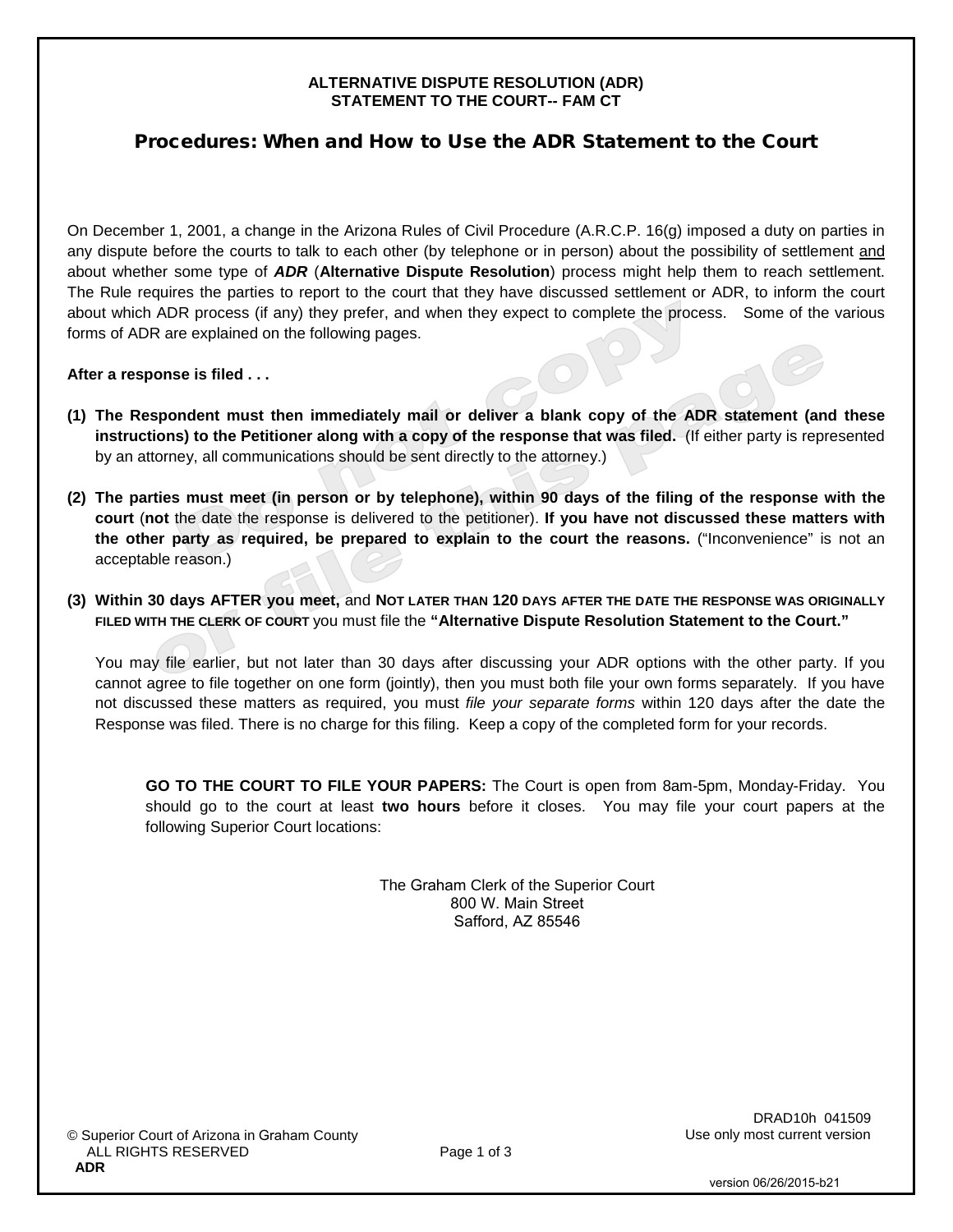#### **INFORMATION ABOUT ADR (ALTERNATIVE DISPUTE RESOLUTION) PROCESSES**

**ADR** is any peaceful alternative to the courtroom process that helps parties in court disputes reach settlement without having the judge decide all issues. Court sponsored ADR programs are currently available at no extra cost, or you may choose to hire a private ADR provider at your own expense. There are different types of ADR processes, several of which, including mediation, arbitration, and settlement conferences, are explained below.

#### **The purpose of ADR is to encourage settlement of family court cases.**

**Benefits of ADR** include, but are not limited to:

- ADR provides parties opportunity to resolve disputes more quickly and less expensively than a full trial.
- ADR provides parties more control over the outcome in a negotiated settlement.
- ADR provides parties greater satisfaction with results than litigation.
- ADR provides parties a greater chance of establishing or maintaining a working relationship.

#### **COURT SPONSORED ADR OPTIONS**

**MEDIATION OR OPEN NEGOTIATION through CONCILIATION SERVICES** of child custody or parenting time (formerly "visitation"), are court-sponsored ADR alternatives where parties work with a neutral third party (the "mediator" or "negotiator") to reach mutual agreement on future parenting responsibilities. Parents choosing to mediate or negotiate through Conciliation Services are **required** to attend a minimum number of mediation sessions.

Mediation offers parents an opportunity to make their own decisions about their child(ren)'s future care. The mediator, a neutral counselor, works with parties to reach agreement regarding custody and/or parenting time. Mediation conferences are private and confidential. Nothing said or written during mediation may be disclosed unless all parties to the mediation give their consent. The mediator helps parents identify their child(ren)'s needs and each parent's ability to meet those needs, by restructuring family relationships. Together, they generate options and consider choices to develop a workable parenting plan that meet the child(ren)'s best interests. Parties who reach agreement in mediation have a 14 day "objection period" to raise any concerns or points of confusion contained in the agreement. If no objections are raised, the Parenting Plan is adopted as an order of the court, which makes it binding on the parties.

Open negotiation is a process similar to mediation, in that the negotiator helps parties identify their child(ren)'s needs, and how they will meet those needs in the future. However, open negotiation is NOT confidential. Parties meet with the negotiator to try to resolve their differences. If they are unable to agree, the negotiator may give feedback to the court on areas of agreement and disagreement. In addition, attorneys are entitled to be present in open negotiation sessions, if they so choose.

There is currently no extra charge for these services *pre-decree*. If however you return to court to mediate custody or parenting time (visitation) issues *post-decree,* after a court order has been signed, "post-decree mediation fees" will apply.

**SETTLEMENT CONFERENCES** are pre-trial meetings between the parties, their attorneys (if represented) and the conference officer, where they attempt to settle all issues in dispute before going to trial. The judicial officer helps parties evaluate the strengths and weaknesses of their case and may also suggest ways to resolve disputed matters, but they will not decide the case or make recommendations to the Court. There is currently no extra charge for this service.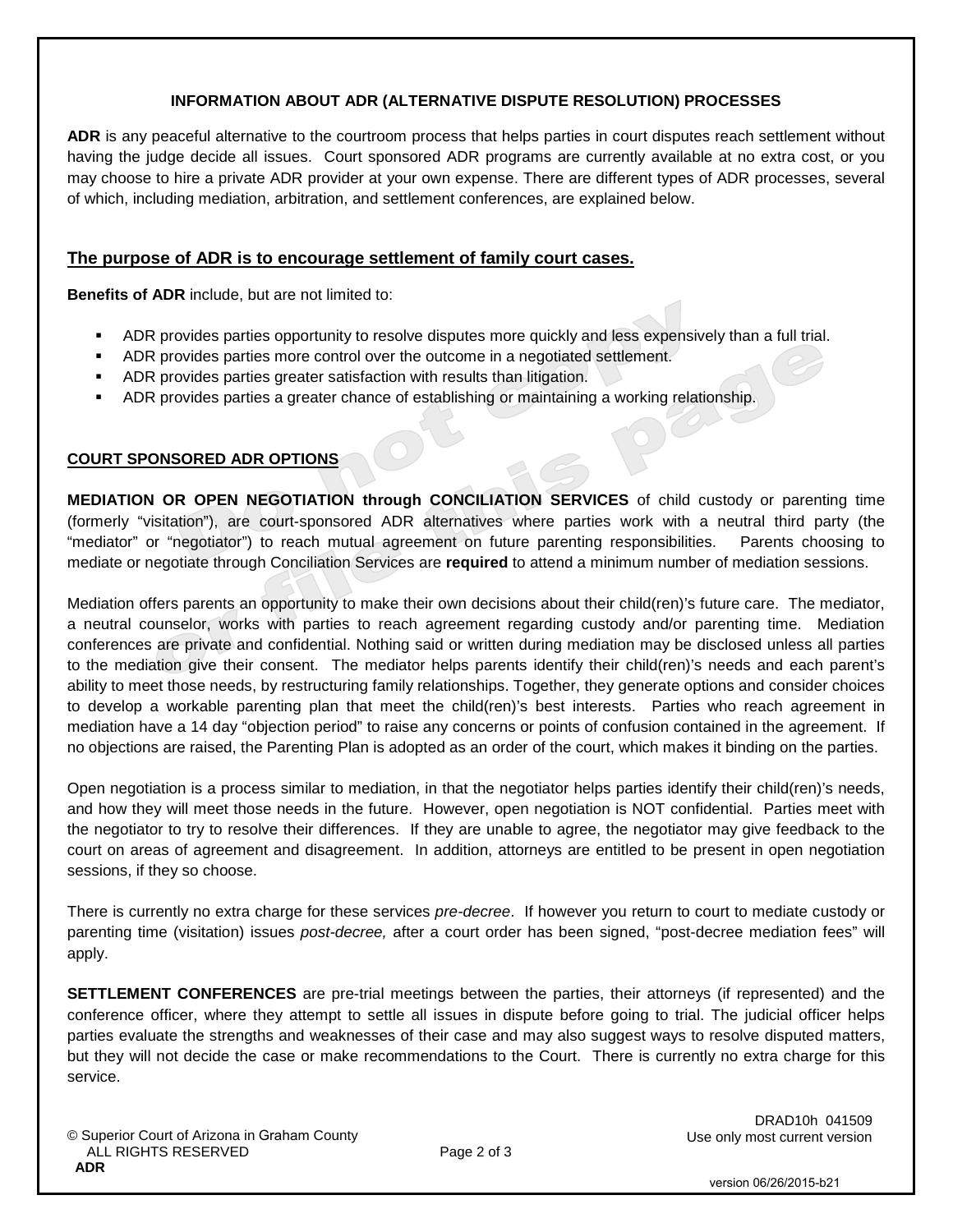**PRIVATE PROVIDER OPTIONS** (You are responsible for all costs.)

**In Private Mediation,** parties work with a neutral third party (the mediator), who helps them identify their needs and explore viable options to settle all issues surrounding their Family Court case, including custody, parenting time, child support, property division, etc. With the aid of the mediator, the parties can determine the outcome of their case. A roster of private mediators is available through the Court's Self-Service Center. You can access the Family Court Mediator Rosters at:

> The Graham Clerk of the Superior Court 800 W. Main Street Safford, AZ 85546 M – F, 8:00 am – 5:00 pm

OR via the Superior Court Web page via the Internet.

**In Private Settlement Conference**, the ADR neutral helps parties reach settlement by taking a more directive approach than in mediation. The neutral will focus on the conflict's legal issues, realistically evaluating case strengths and weaknesses, and actively suggesting and weighing options for the parties to consider, as they attempt to resolve their case.

**In Private Arbitration** your case is submitted to one or more neutral individuals, who after receiving evidence and hearing arguments have the power to make a decision resolving the dispute (unlike mediation, where the mediator does not make a decision for the parties). In arbitration, parties may limit the range of issues to be decided or the scope of relief to be awarded and arbitration may be binding or non-binding. When parties agree to binding-arbitration, the arbitrator's decision is final; it can be enforced by the court and may not be appealable. When arbitration is nonbinding, the arbitrator's decision is advisory and will be final only if parties agree to adopt it. Some arbitration providers are listed in the Yellow Pages under "Arbitration Services".

**Private Judging** involves hiring an individual, usually an experienced attorney or former judge, to act as a judge in your case. The person acting as judge listens to each party present their case and makes a decision. The decision is usually legally binding (has the force of law) but may be advisory (a suggested solution), depending on what the parties agree to in advance. Attorneys may be consulted at any time. The proceedings are private and confidential. The decision may be made part of a court judgment or ruling as well.

**OTHER PRIVATE OPTIONS:** Private ADR providers may offer additional options or variations on those already described. Some may also offer evening or weekend hours or other conveniences. Some churches or other religious or social service organizations may also offer family counseling, arbitration or mediation services. You may also find additional providers listed in the Maricopa County Directory of Human Services and Self-Help Support Groups, available at public libraries or by phone at 602-263-8856.

You may also find private providers in the Yellow Pages under "Arbitration" and "Mediation." Be aware that there are differences among private providers. While some are trained specialists, counselors, and attorneys, others are not. There are no licensing or minimal educational requirements to advertise as a mediator, arbitrator, or alternative dispute resolution provider.

As with hiring any private business for service, we recommend asking friends and relatives for referrals for any of the services mentioned above. You are responsible for all costs involved in using private providers.